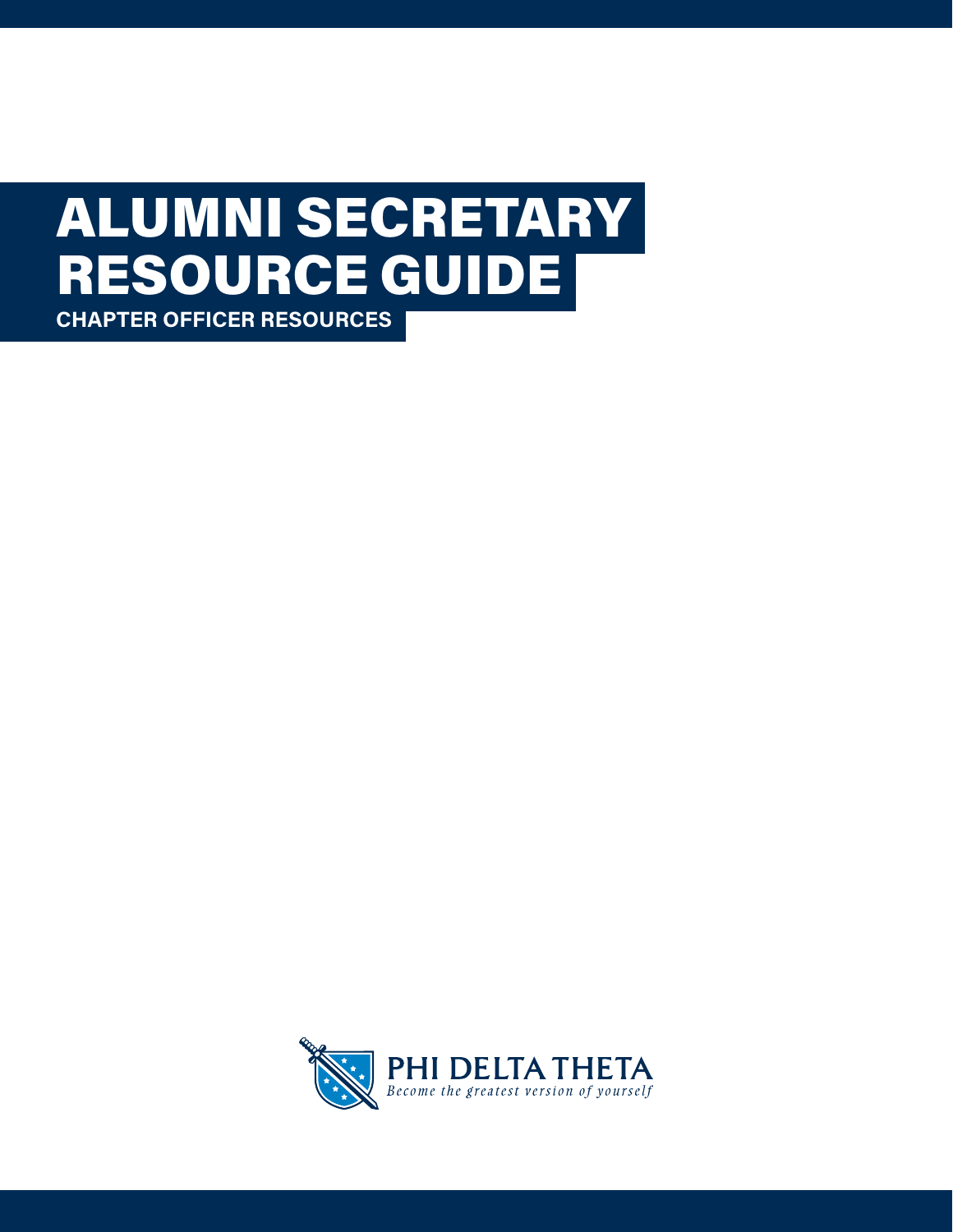## **TABLE OF CONTENTS**

## **INTRODUCTION**

#### **SECTION 1: THE OFFICE OF THE ALUMNI SECRETARY**

#### **SECTION 2: MODERN ALUMNI TRENDS**

## **SECTION 3: ALUMNI PROGRAMMING**

### **SECTION 4: THE ALUMNI NEWSLETTER**

## **SECTION 5: FUNDRAISING CAMPAIGNS**

|--|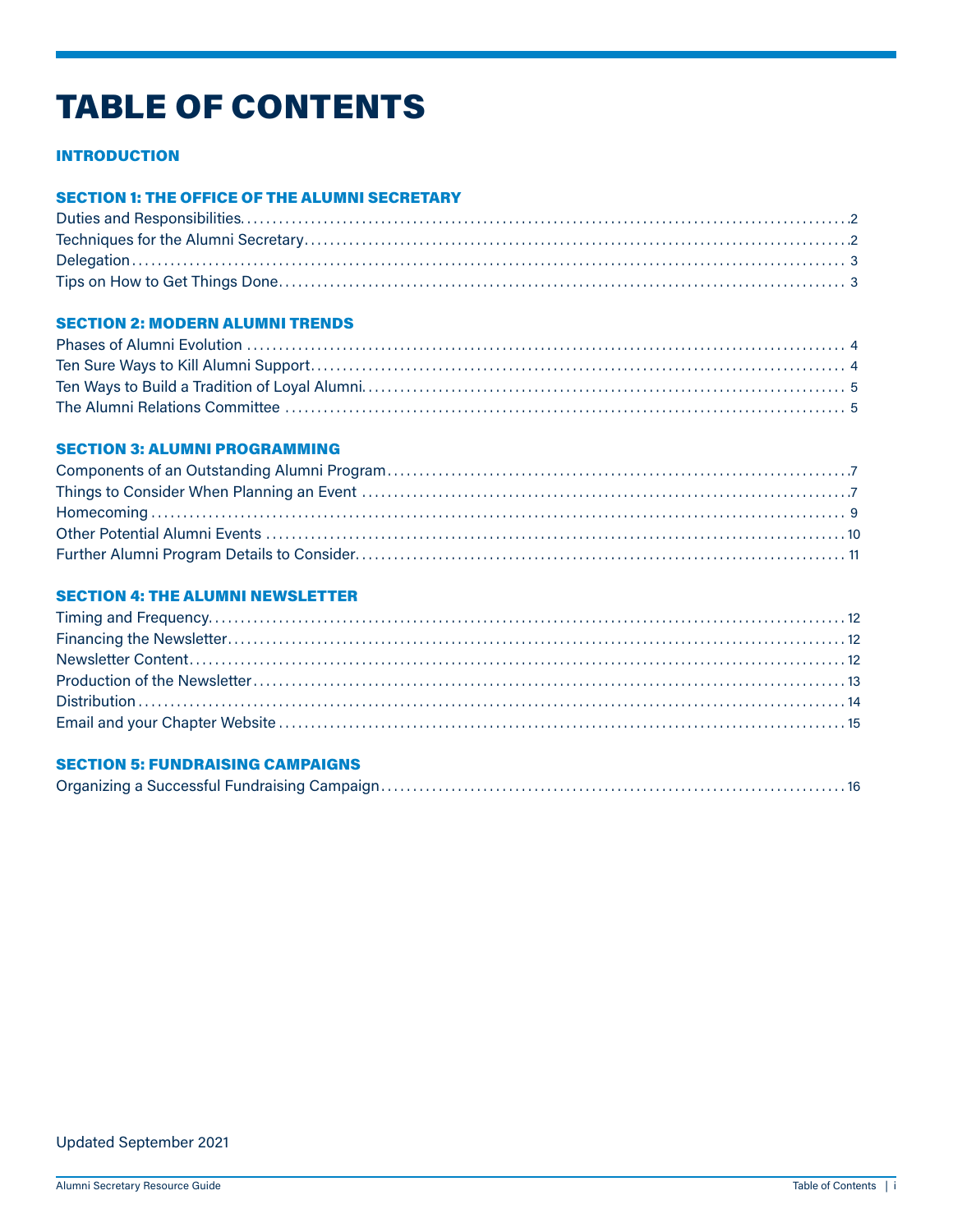## <span id="page-2-0"></span>INTRODUCTION

Congratulations on having been selected as your chapter's alumni secretary! You are about to embark upon an experience that is both challenging and personally enriching. The area of alumni relations presents boundless opportunities and unlimited possibilities, so you will only be restricted by the amount of energy you want to invest and the degree of your creativity.

To gain a full understanding of the true meaning of **alumni relations**, we should perhaps take a close look at the individual concerned, the alumnus. Just what do we mean by this term? According to *Merriam-Webster,* an alumnus is defined as "one that has attended or graduated from a particular school, college, or institution." A closer look at the word itself indicates that the word "alumnus" derives its meaning from the Latin word *alos,* which means "to nurture," or in effect, "to support and maintain." Herein lies the real meaning of the word and of alumni relations.

Institutions that generate alumni traditionally redirect their attention to those alumni members for the "support and maintenance" of that organization. Phi Delta Theta is certainly no exception. While our undergraduate chapters have been termed the "lifeblood" of the Fraternity, our alumni are undoubtedly the foundation.

The experience of our alumni brothers and their willingness to assist can provide the continuity which is so important to the chapters' well-being. In addition to experience and continuity, alumni can provide guidance, employment and career advice, academic assistance, supervision of chapter housing (legal and financial), recruitment leads and assistance during recruitment, assistance when working with university officials, assistance when working with the General Headquarters, disciplinary assistance, special support in emergency situations, practical service (community and business contacts), and of course financial support. *Subsequently, maintaining a strong alumni relations program is essential to the growth and development of your chapter*.

Overwhelmed by the opportunities to enhance your chapter? Relax and be patient. Do not try to build an empire during your term as alumni secretary. Develop a plan, and construct your alumni relations program piece by piece. Remember the words of *The Phikeia Oath*, "I will strive in all ways to transmit the Fraternity to those who may follow after, not only not less, but greater than it was transmitted to me."

The *Alumni Secretary's Manual* is designed to assist you, the undergraduate member or the involved alumnus, in developing the kinds of programming necessary to support and maintain **A Fraternity for Life**.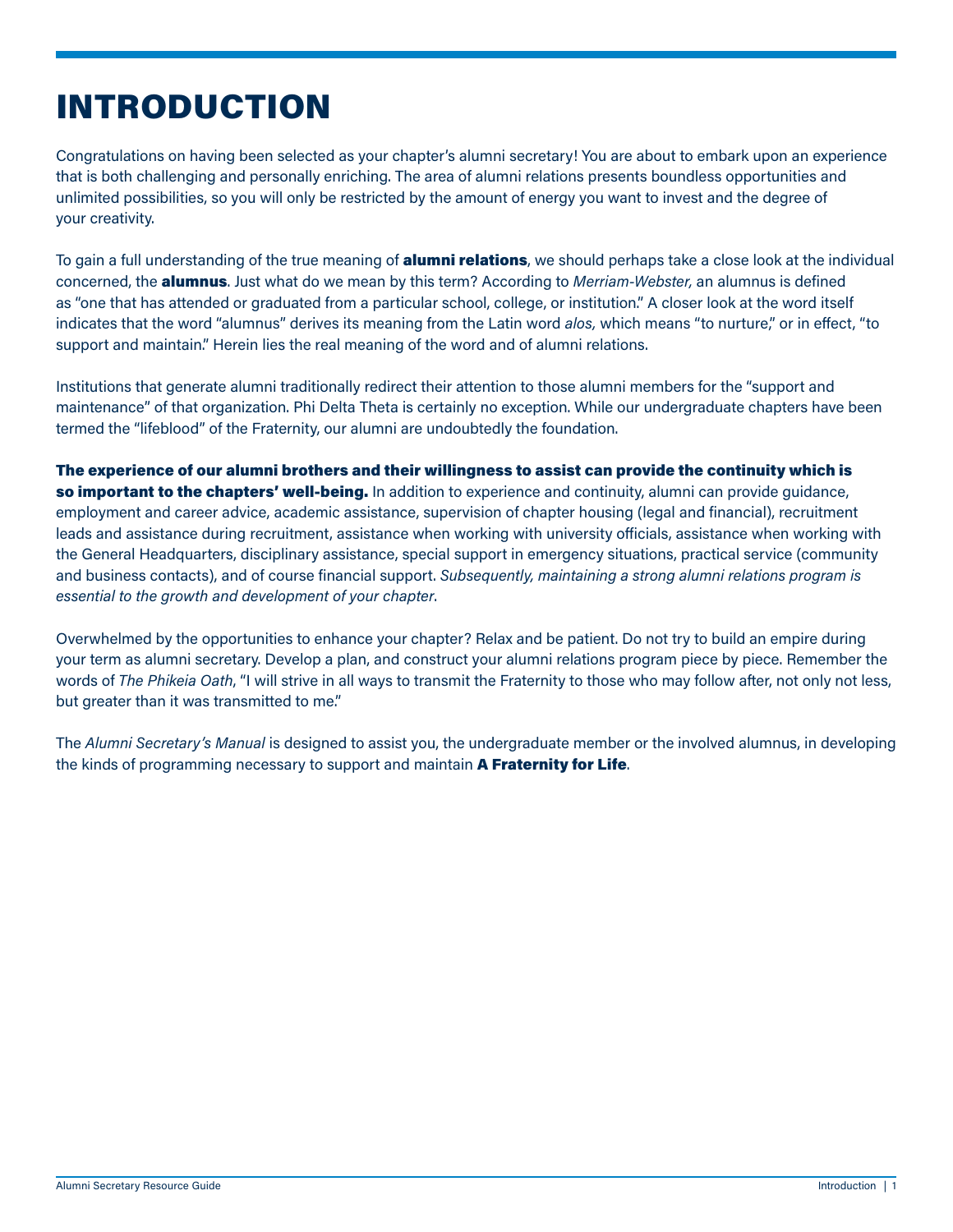## <span id="page-3-0"></span>SECTION 1: THE OFFICE OF THE ALUMNI SECRETARY

## DUTIES AND RESPONSIBILITIES

- 1. Developing and maintaining alumni relations.
- 2. Ensuring that consistent alumni communication is occurring.
- 3. Acting as a liaison between the chapter and the alumni house corporation and chapter advisory board.
- 4. Maintaining biographical and address files on alumni.
- 5. Acknowledging all gifts and correspondence from alumni.
- 6. Teaching Phikeias and active brothers about the importance of alumni relations.
	- a. Make sure the alumni feel welcome in the chapter house at all times, whether on an informal visit or at an organized function. Keep reminding the chapter members that the key element to a successful alumni relations program is **personal contact** and that they should greet all unfamiliar faces in the chapter house. Alumni should also be encouraged to attend chapter meetings and come to dinner on an evening set aside for alumni, either once a month or, if at all possible, once a week.
	- b. Schedule, organize and plan joint undergraduate/alumni meetings, banquets, homecoming activities, Founders Day (sometime around March 15) and initiation receptions.
	- c. Maintain an up-to-date biographical and address file on all chapter alumni and other alumni who live in the area. *Please, ensure that a list of the unknown addresses, as well as address changes of your chapter's alumni, is sent to the Phi Delta Theta General Headquarters as soon as possible.* This will aid both your chapter and the General Fraternity in maintaining a high level of alumni communications.
	- d. Preparing and mailing to alumni periodic newsletters which contain information concerning alumni activities and news (70 percent) up-to-date news about the chapter (15 percent), and a portion relating to campus news (15 campus). At least two newsletters should be published each year.
	- e. Helping in the identification and recruitment of legacies. Legacies include brothers, sons, nephews, step-sons, grandsons, and close friends of a fraternity member's family.
	- f. Keeping the chapter informed of alumni activities.
	- g. Teaching Phikeias about the alumni relations program, the importance of alumni to the chapter and about the prominent personalities related to the history of the chapter.

## TECHNIQUES FOR THE ALUMNI SECRETARY

- 1. Establish long- and short-term goals. Decide what you want to accomplish and devise a way to achieve your goals. Create a mission statement for your chapter's alumni relations.
- 2. Develop an annual calendar or timeline. List all events, mailings, and correspondence to promote a regular and lasting relationship with your alumni.
- 3. Coordinate with the Phikeia Educator to begin a Mentor Program with alumni members and Phikeias or chapter members.
- 4. Keep a folder of correspondence that needs a reply on your desk. When you have time, write a reply. (All letters, even if it isn't requested, deserve a response.) By having this folder on your desk, others on your committee can write replies as well.
- 5. Coordinate alumni gatherings and recruitment functions together. Nothing can impress prospective members more than a successful alumnus.
- 6. Try to learn as many names as you can. People feel more a part of the chapter if members "know" who they are and use their name.
- 7. **Invite alumni to your chapter.** Nothing works better than a personal invitation, but don't just leave it open. Be specific. "Mr. Alumnus, why don't you visit for our scholarship dinner next month? We would all enjoy your company."
- 8. **Use your chapter advisory board.** The best way to foster a good rapport between a few alumni and brothers is through this board. Communicate often with the board members and if you don't have a chapter advisory board, *start one.*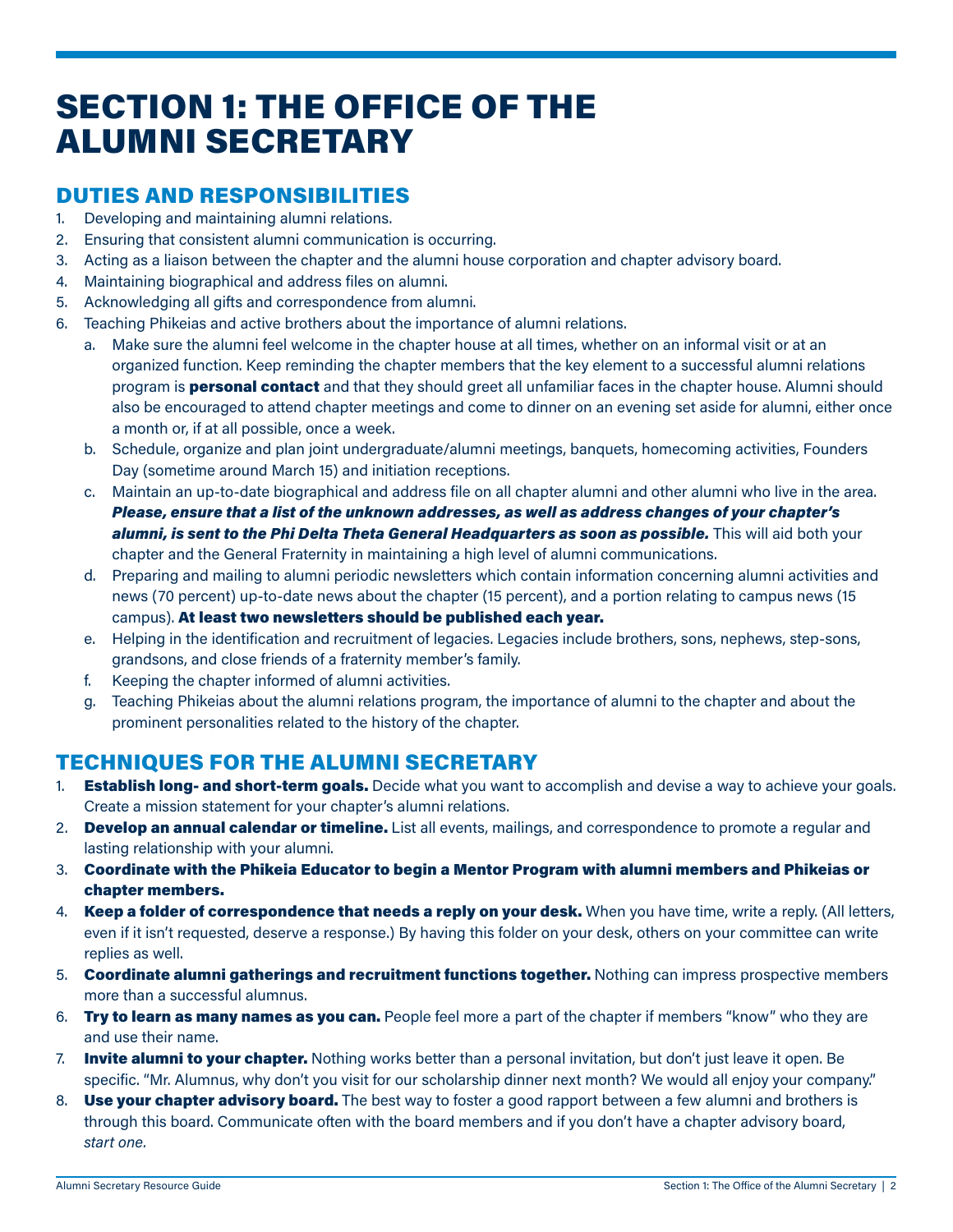- <span id="page-4-0"></span>9. Meet your university/college director of alumni relations. This person can be invaluable for ideas and help if you need it. They get paid to do for the university/college what you have volunteered to do for your chapter.
- 10. Founders Day. Holding a Founders Day celebration can be as big or an even bigger draw of alumni than homecoming. If you don't currently have one each year, you are missing out on a great opportunity.
- 11. Proofread, proofread, proofread.
- 12. Be creative. What can you do to improve your alumni program? Get people excited about your chapter.
- 13. Thank both publicly and privately. Remember, alumni donate to your school and the International Fraternity in addition to your chapter. Recognize these people in your newsletter and thank them in person.
- 14. Don't send out the same old letter. Nothing is more boring than a "please come back for homecoming" letter. Make the letter interesting; send a newspaper clipping; don't miss a chance to *transmit* the Fraternity.

## DELEGATION

The delegation of authority is the means whereby you extend your influence and control, and become capable of assuming greater and greater responsibility. **Delegation is the function of organization.** 

- 1. The best way to increase your authority is to delegate it. **To hoard it, is to lose it.**
- 2. Once you assign responsibility, be sure you delegate the necessary authority to go with it.
- 3. Always work through channels.
- 4. Delegate **only** if you have confidence that the member is capable of intelligently handling the power he possesses.
- 5. Assigning responsibility **does not lessen your responsibility**; it merely gives you a capacity to handle greater responsibility.
- 6. Clearly define the responsibilities assigned to each subordinate and make this information known to others who work through him.
- 7. Once you have delegated, follow-up to make sure the job is being done. Be careful not to *micro-manage*.
- 8. Never assign duties to another solely because they are distasteful or unpleasant to you.
- 9. When you delegate authority over others to a subordinate, be sure to back him up when the authority is questioned.
- 10. Be quick to straighten out any complaints about a member overstepping his authority. Let every subordinate know just what decisions he has the authority to make.
- 11. Have decisions made on the lowest possible organizational level.

## TIPS ON HOW TO GET THINGS DONE

- 1. Plan ahead. Every moment spent in planning saves three or four in execution.
- 2. Write it down. It helps a great deal to make a plan on paper. Also you can make reminders to yourself and refer if needed.
- 3. Don't get caught up in insignificant details. If you do, you will never find time to tackle the real issues.
- 4. Don't procrastinate. Don't; waste time dreading a pesky job. If it needs to be done, plow into it. Otherwise it will take you twice as long.
- 5. Budget your time. Allot yourself the amount of time you feel you need, with diligent application, to accomplish each task. Do the job carefully and do it well, but don't waste time. Your time habits will become automatic.
- 6. Make habits work for you. Establishing good habits will speed up your routine.
- 7. Learn to say "no." Popularity is a wonderful thing but don't let it lure you away from accomplishing important tasks. When you're busy, excessive social conversation can be a waste of time. Don't let socializing or others, responsibilities waste your time.
- 8. Relax and let your mind create. The well organized person can expect more leisure time as his just reward. Leisure time is a precious commodity.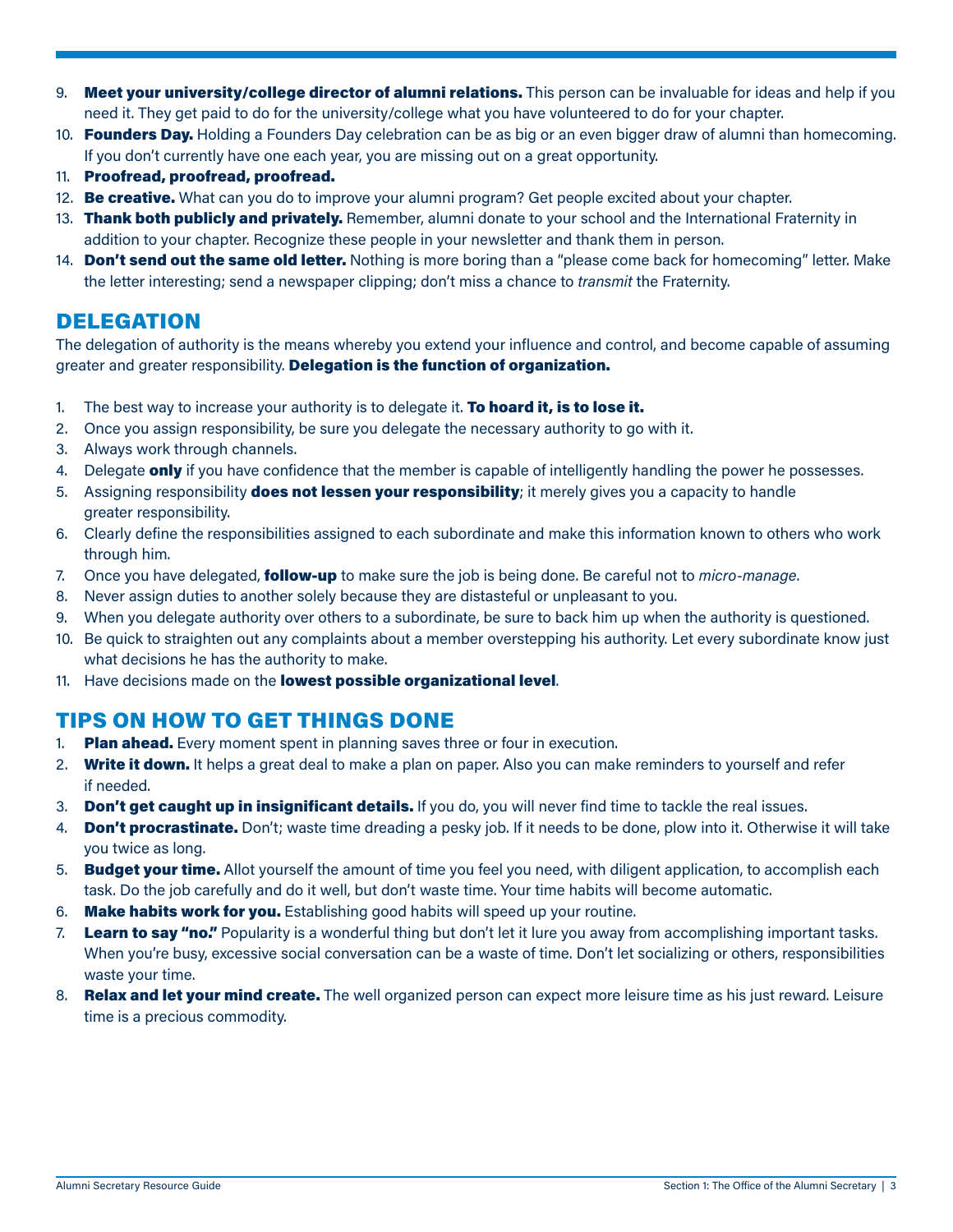## <span id="page-5-0"></span>SECTION 2: MODERN ALUMNI TRENDS

## PHASES OF ALUMNI EVOLUTION

Phase I: ages 21-26

The undergraduate joins the ranks as an alumnus. During this early period, a young alumnus can better identify with the undergraduates than he can with the other alumni. He still knows many of the brothers in the chapter and can go back and feel like part of the gang. Loyalty to the chapter is extremely strong. His major concerns at this stage are finding the right job *(this may take several attempts with different companies)*, maybe finding Ms. Right and paying off any school loans. Usually he has very little money that he can donate at this point. A young alumnus may begin to find other activities to get involved, such as Jaycees, Lions Club, racquetball club, etc. By the end of this period, he may have started to slip away from the activities of the Fraternity and into a completely new circle of friends.

#### Phase II: ages 26-36

The number of familiar faces among the undergraduate chapter begins to dwindle and disappear altogether. The alumnus walks into the chapter as a stranger and feels out of place. Many more pressing concerns than in the previous phase exist: marriage, family, moving ahead in career, paying off the credit card, braces for the kids, buying the minivan, buying clothes one size larger than the previous year, etc. Other groups start to grab more of the already booked schedule (Shriners, Rotary, Kiawanis, political parties, country clubs, and church committees). Over fifty charitable groups may be soliciting these Phis for their money. Fraternity priority becomes lower and lower and *unless he is drawn back at this stage, he may be lost forever.*

#### Phase III: ages 36-56

Most of his family is grown and there is a greater degree of stability in his career and finances. Civic involvement also tends to increase as he is a *pillar* of the community. Even more groups are asking him for time and money. Sons or daughters begin to attend college and want information on Greek life; alumni parents may test their *alma mater.* Letters from the chapter are received occasionally and shouldn't always be accompanied with a request for money. They now celebrate twenty-five years of being in Phi Delta Theta and are awarded the Silver Legion.

### Phase IV: ages 56 and over

Alumni offspring are having their own kids. An alumnus is secure in his job and may have thoughts of retirement. *Now that he is in the highest tax bracket, the undergraduate chapter cannot provide any write-offs or tax benefits.* He and his wife begin to take their dream vacations. His fiftieth Anniversary of membership in the Fraternity is celebrated with the awarding of the Golden Legion. He reads editorials on "Are fraternities and sororities appropriate for the students of today?"

## TEN SURE WAYS TO KILL ALUMNI SUPPORT

- 1. Never publish an alumni newsletter.
- 2. When you do publish a newsletter, only include chapter news.
- 3. Ask for money every time you make contact with the alumni.
- 4. Never acknowledge or follow up on recruitment recommendations.
- 5. Ignore any alumnus who comes to visit the chapter house.
- 6. Don't bother to clean up the chapter house when alumni are expected to visit.
- 7. Plan any and all alumni functions one to two weeks in advance, at most.
- 8. Never acknowledge any financial contributions.
- 9. Spend alumni's financial gifts, which were directed towards a chapter house renovation project or scholarships, on the spring social.
- 10. Always think of alumni only in terms of "What can they do for us?"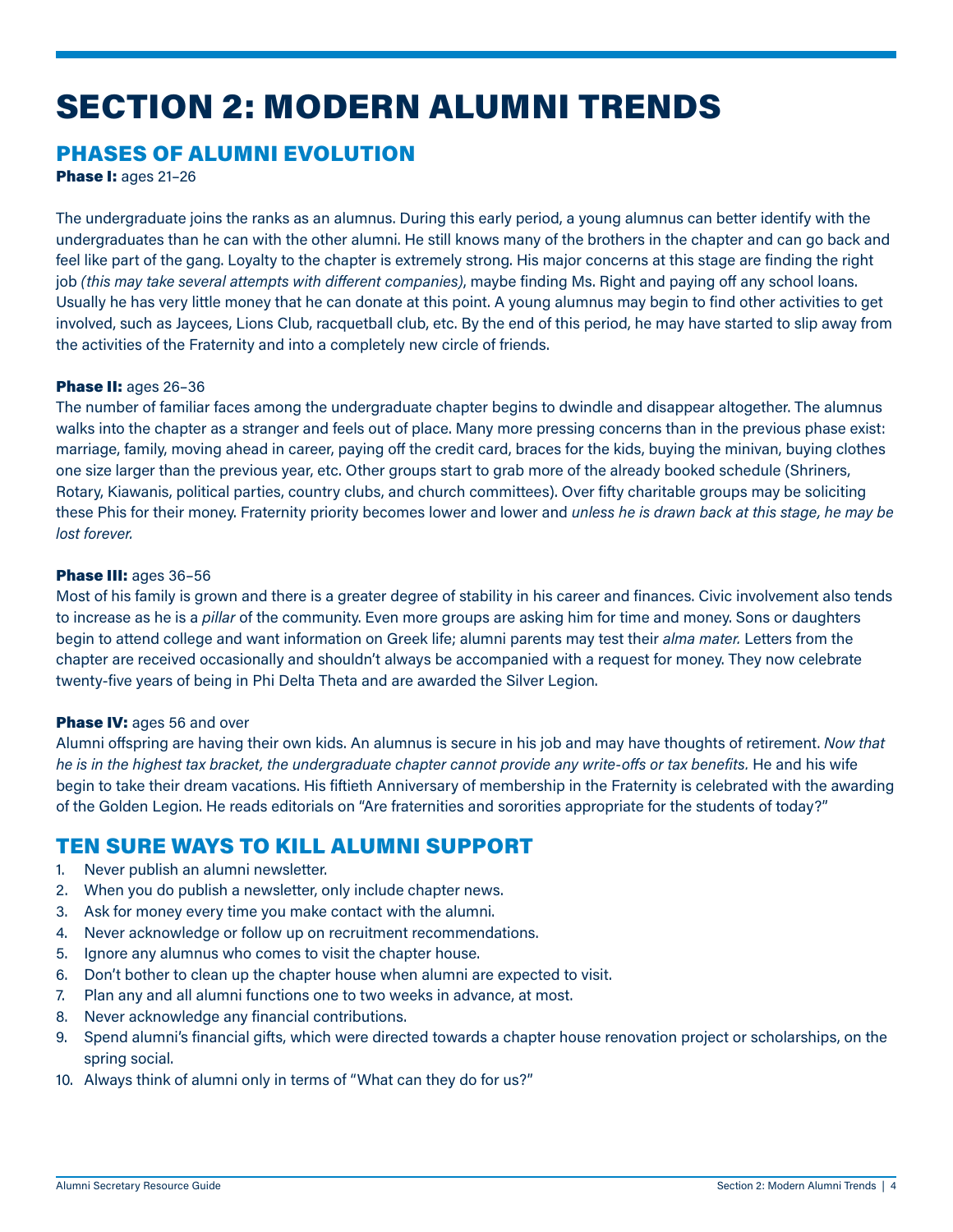## <span id="page-6-0"></span>TEN WAYS TO BUILD A TRADITION OF LOYAL ALUMNI

- 1. Make the alumni feel welcome. In two ways: while they are visiting the chapter house and when they receive communications from the chapter. *Never ignore alumni* when they are at the house. Send courteous invitations to all alumni events at least eight weeks in advance of the date and encourage the alumni to return a reservation card.
- 2. Make alumni feel needed. Often there are small tasks and committee assignments which could be made more important by asking an alumnus to help. The alumnus will feel flattered and be happy to participate, especially if it is not a continuing job and doesn't take too much of his time.
- 3. Know lots about your alumni. Accumulate biographical material, but don't limit it to only the alumni who have certain professional, industrial, and educational positions. *All* alumni are important to the chapter. Find out each alumnus' occupation and business address. What are his kids' names? The more you know the better.
- 4. Keep your alumni informed about chapter activities. Produce and mail a chapter newsletter at least two times a year (three is even better). Be sure to illustrate awards and honors gained by the chapter, but don't hesitate to report problems and in depth information on changing campus situations.
- 5. Keep the alumni informed about each other's activities. Use at least 70 percent of the newsletter for news about alumni themselves. Produce and mail a chapter directory once every two or three years. Answer every inquiry, specifically pertaining to a classmate's current address.
- 6. Keep your mailing list in good order. Set up your mailing system so that all incorrect addresses are returned to the chapter house. Write to the General Headquarters or go to the college or university alumni office at least three times a year to find current addresses for any marked *lost.* Apply address corrections and send the previous mailing to every new address as soon as possible after it is received.
- 7. Educate the alumni to feel they are an important part of the chapter. Think of the alumni as members of the chapter. Refer to alumni as current members in the newsletter. Discourage the use of the word "active" when referring to *undergraduate members* as this infers that alumni are "inactive."
- 8. Educate the undergraduate members to become loyal alumni. Through association with the alumni activities, undergraduates should look forward to their future roles in this capacity. Undergraduate members, which include Phikeias, often are impressed with alumni expressions of sincere loyalty. A departing senior banquet inducting graduating members into the *alumni association* is a good idea.
- 9. When asking for alumni financial support, be sure the finances are for something the alumni will want to provide. Alumni give generously to support alumni newsletters from which they themselves benefit. They also give generously to well-planned capital campaigns to build new chapter houses when properly motivated by alumni leadership. Alumni will even support an undergraduate scholarship program, but usually cannot be motivated to pay off mortgages, buy new carpeting, redecorate, or other expenditures which should be paid for by rent charged to undergraduates.
- 10. **Understand the alumni viewpoint.** Alumni have many interests other than their Fraternity. They now have a profession which is probably more taxing than their collegiate studies were. They belong to other professional and social organizations and other activities and have proportionally less time and money for their Fraternity. Be happy with an occasional expression of interest. Encourage this additional interest through the alumni club or association and you will build a tradition of loyal alumni participation.

## THE ALUMNI RELATIONS COMMITTEE

The purpose of the alumni relations committee is to *develop a program designed to strengthen interpersonal and written communication with the chapter's alumni* and other alumni in the area.

### Functions of the Alumni Relations Committee:

- 1. Develop and implement a **program** designed to improve and enhance the relationship between undergraduates and alumni.
- 2. Coordinate special **alumni events** with the social chairman and treasurer.
- 3. Work with the chapter advisory board chairman and the house corporation to **recruit additional alumni** to serve in these capacities.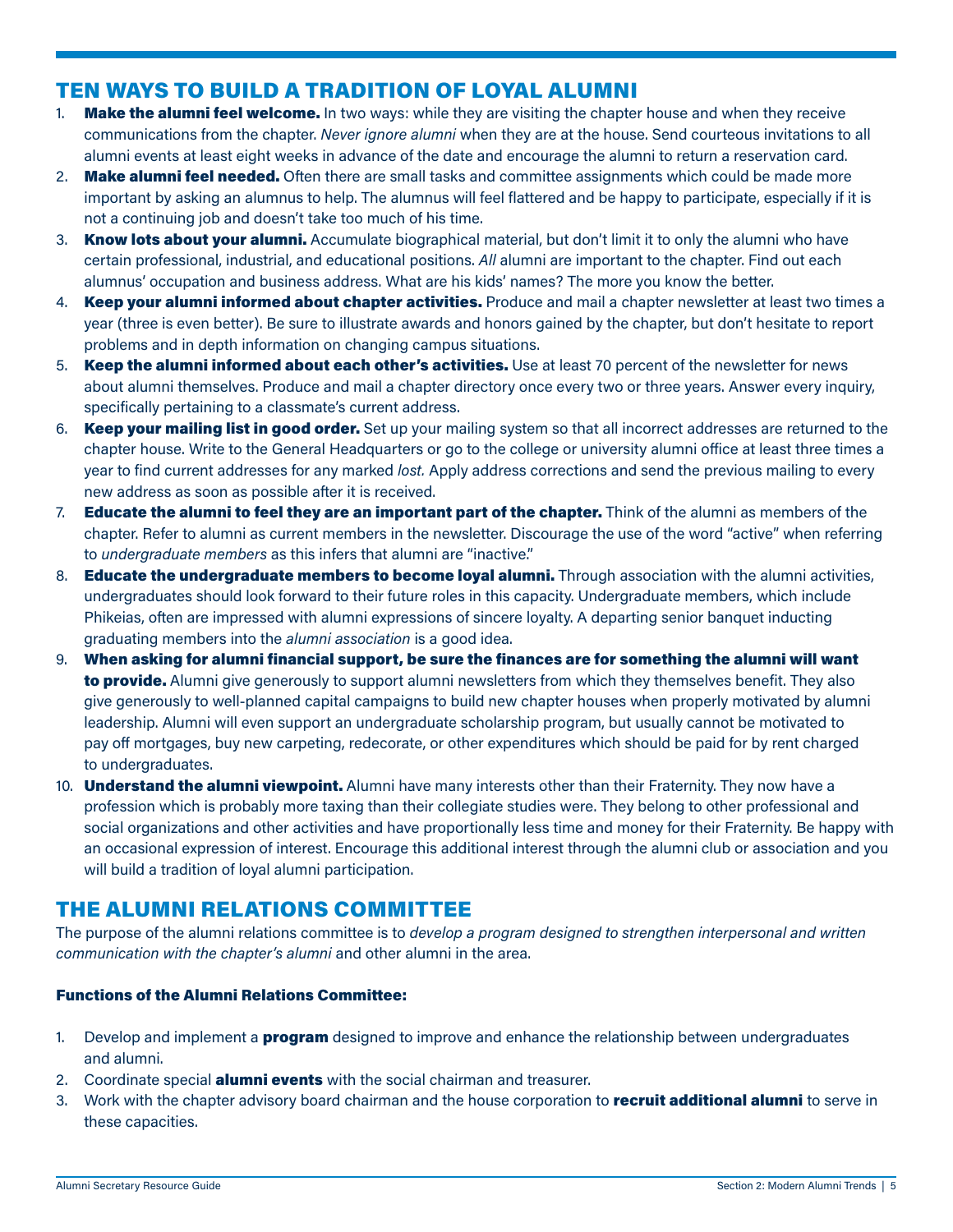- 4. Maintain alumni information files on a computer database or index cards, which include: names, addresses, phone numbers (work and home), birthdays, occupations, anniversaries, initiation dates, undergraduate and national offices held, etc.
- 5. Help coordinate the printing and distribution of the **alumni newsletter**.
- 6. Work with key alumni to sponsor activities encouraging alumni participation.
- 7. Develop"alumni awareness" among the undergraduates.
- 8. Present **awards** to alumni in recognition of their service to the chapter and to recognize their professional accomplishments.

#### Why have a committee?

- 1. Present awards. In recognition to alumni of their service to the chapter and to recognize their professional accomplishments.
- 2. Size. A small group is able to work more rapidly, meet more easily, and discuss issues more effectively.
- 3. Freedom of discussion. There is no limitation on the number of speakers or the length of debate.
- 4. Select makeup. Members are chosen for their expertise, ability, and interest in the committee's function.
- 5. Training. Committee membership provides excellent officer training experience.
- 6. **Involvement.** Committees get the whole chapter involved in fraternity affairs.

#### Duties and responsibilities of a committee member:

- 1. Attend all meetings.
- 2. Participate (share ideas, ask questions).
- 3. Assume responsibility.
- 4. Bring new ideas.
- 5. Be an alert listener.
- 6. Follow through with tasks on a timely basis.
- 7. Arrive at meeting prepared and with work done.

#### Duties and responsibilities of a committee chairman:

- 1. Arrange meeting times and notify all involved.
- 2. Ensure committee has established and written goals.
- 3. Appoint a secretary to record minutes.
- 4. Know the deadline for completing goals.
- 5. Be democratic (think/say "we," not "I" or "you").
- 6. Follow through, coordinate, checkup.
- 7. Continually evaluate progress toward goals.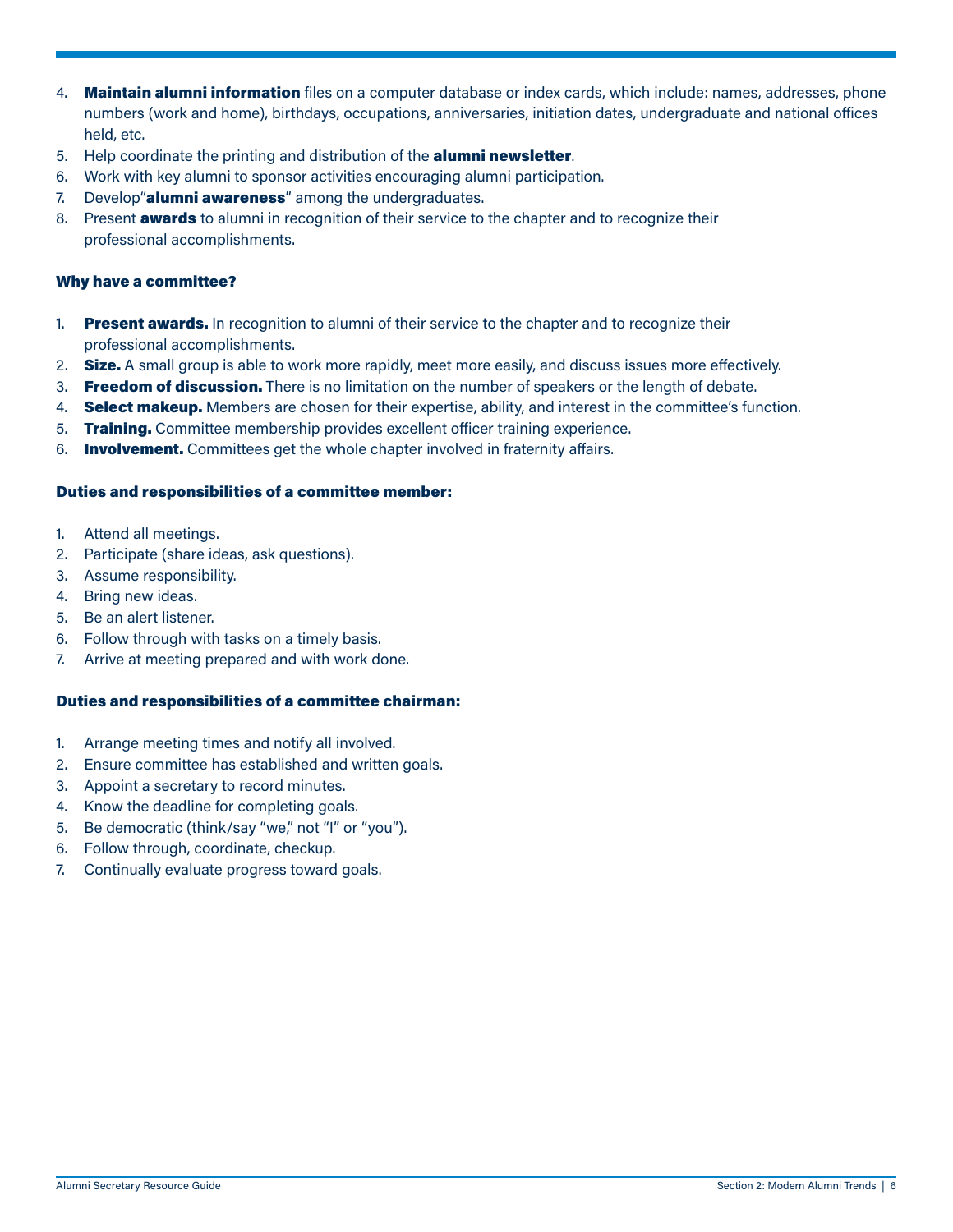## <span id="page-8-0"></span>SECTION 3: ALUMNI PROGRAMMING

The term alumni programming is simply the term that is used for the overall alumni events and correspondence of the chapter. Before looking at the different aspects of a successful alumni program, evaluate your current status in this area.

- What is being done?
- What improvement should or could be made?
- What preparations have been made to carry out the current plan?

With a strong, year-round alumni program the chapter can build healthy relations for the benefit of both alumni and undergraduates members.

## COMPONENTS OF AN OUTSTANDING ALUMNI PROGRAM

- 1. **Communication:** high-quality alumni-oriented newsletter published regularly, announcements and notices keeping alumni informed of special events, personal acknowledgment and follow-up correspondence.
- 2. Alumni/chapter-sponsored activities: events for all chapter alumni, local alumni regardless of chapter affiliation throughout the year.
- 3. Alumni organization structure: chapter advisory board, house corporation, local alumni club, all with regular meetings with alumni/undergraduate input and participation.
- 4. **Alumni fundraising:** well-handled annual campaign organized by alumni with chapter's aid, alumni program that pays for itself.
- 5. Current alumni information: updated addresses, updates to General Headquarters, collect biographical information from alumni, alumni directory.
- 6. **CREATIVITY**

## THINGS TO CONSIDER WHEN PLANNING AN EVENT

Good planning is the key to any successful event. Use the following suggestions as beginning guidelines as you plan your event(s).

- 1. Appoint an **alumni committee** six to eight months before the reunion date.
- 2. Conduct committee meetings to decide the elements of the reunion, promotion to be used, speaker and location choices, and assignments.
- 3. Identify alumni of your chapter or other **main speakers three months before** the event or earlier if necessary to get a featured speaker.
- 4. Notify the Office of Alumni Relations of your plans. See if they will provide additional publicity or promotion in your college alumni magazine.
- 5. Arrange for a **block of seats at a football or basketball game** or at another special event, using information in promotion, orders placed on reservation card, tickets to be distributed by a welcoming committee.
- 6. If spouses/guests are not invited to attend certain events (ritualistic ceremonies, etc.), arrange for their eating and/or entertainment while alumni are occupied. Put this information in the invitation and program.
- 7. Select and reserve the location for the major event (banquet, picnic, luncheon, dance) if other than the chapter house. It is good to have some events at the house and others at a different location. Another location can provide variety, more space, glamour, less restrictions, better parking facilities, etc.
- 8. Arrange for the issue of your **alumni newsletter before** the reunion, to carry the picture, and biography of the main speaker. Build interest.
- 9. **Involve as many alumni as possible** in planning, promotion, conduct of reunion, so that reunion events appeal to all members because participation builds interest.
- 10. Invite a representative from the university *and* from the Fraternity's General Headquarters, prominent ones if the reunion has a special significance such as a major anniversary or a house dedication.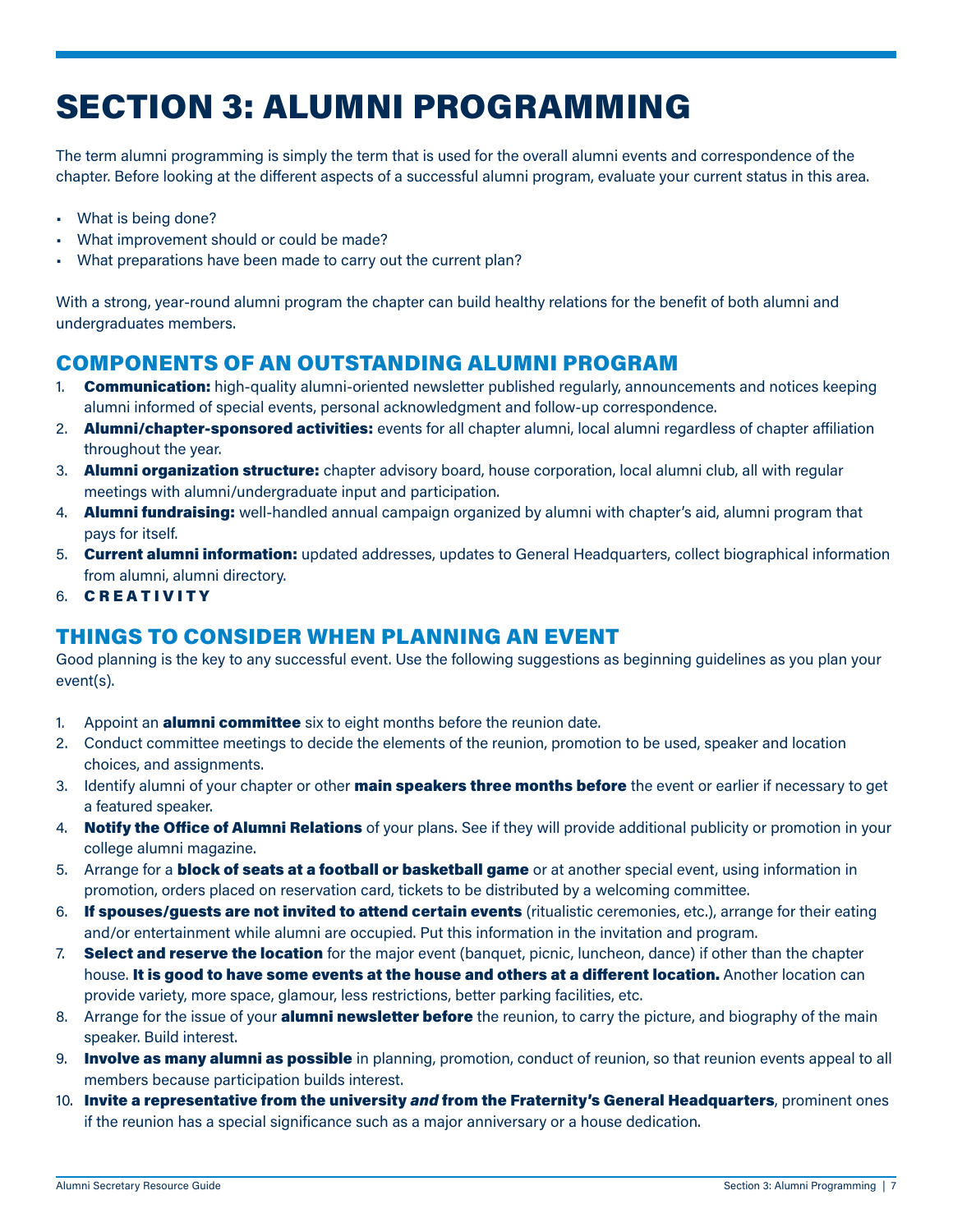- 11. Capitalize on particularly prominent alumni, other dignitaries to be present in publicity before, during and after the event.
- 12. Determine the necessary registration fee based on anticipated attendance and cost of the meals, beverages, promotion, programs, souvenirs, guest dinners, awards, senior recognition, etc., and the means of collection. All costs should be borne by those attending unless in the early years of establishment of reunion tradition, you want to subsidize the program until attendance builds.
- 13. Recruit and instruct class year presidents to promote the event by writing personal letters, telephoning former classmates to urge attendance.
- 14. Recruit and instruct key members in major cities to promote attendance and arrange for cooperative transportation.
- 15. Arrange for a **welcoming committee** to supervise registration, signing of the guest book, pinning on name tags, handing out programs, football/basketball tickets and motel registration, etc.
- 16. Arrange for a cocktail or social hour (with alternative beverages) prior to the evening banquet, including third-party vendors to serve and entertain.
- 17. **Arrange for appropriate souvenir items** or other mementos if it is a special dedication or anniversary reunion.
- 18. Arrange for a golf tournament or other participant sports, trophies, and advance notice in communication (alumni vs. undergraduates—football, basketball, softball).
- 19. Be sure that all chapter members and Phikeias are aware of the event, expectations on attendance, and expected participation.
- 20. Arrange for a **group picture** of all alumni attending. Mention in advance when the picture will be taken and where.
- 21. Arrange for a write-up of reunion in an alumni newsletter, scrapbook archives, *The Scroll*, and your institution's alumni news magazine.
- 22. If a formal dinner or luncheon is included, arrange for speaker table, welcoming and instruction of a person to be seated there, special instructions on welcoming committee.
- 23. Arrange for the **selection and presentation of outstanding alumnus award** if applicable.
- 24. Arrange for an **open house**, give both alumni and spouses/guests the chance to tour the chapter house at certain hours during the reunion.
- 25. Have the historian update and clean up the chapter scrapbooks, trophies, composites, etc. Make an appeal in advance of the reunion for alumni to send mementos which could be displayed in an archives exhibit at the house during the reunion.
- 26. Publicly and privately thank all alumni who have helped.
- 27. At the banquet, allow for some reminiscing. A good idea is to arrange in advance for representatives from different eras to speak about some of their best memories.
- 28. Arrange free **babysitting** as a service to younger alumni members.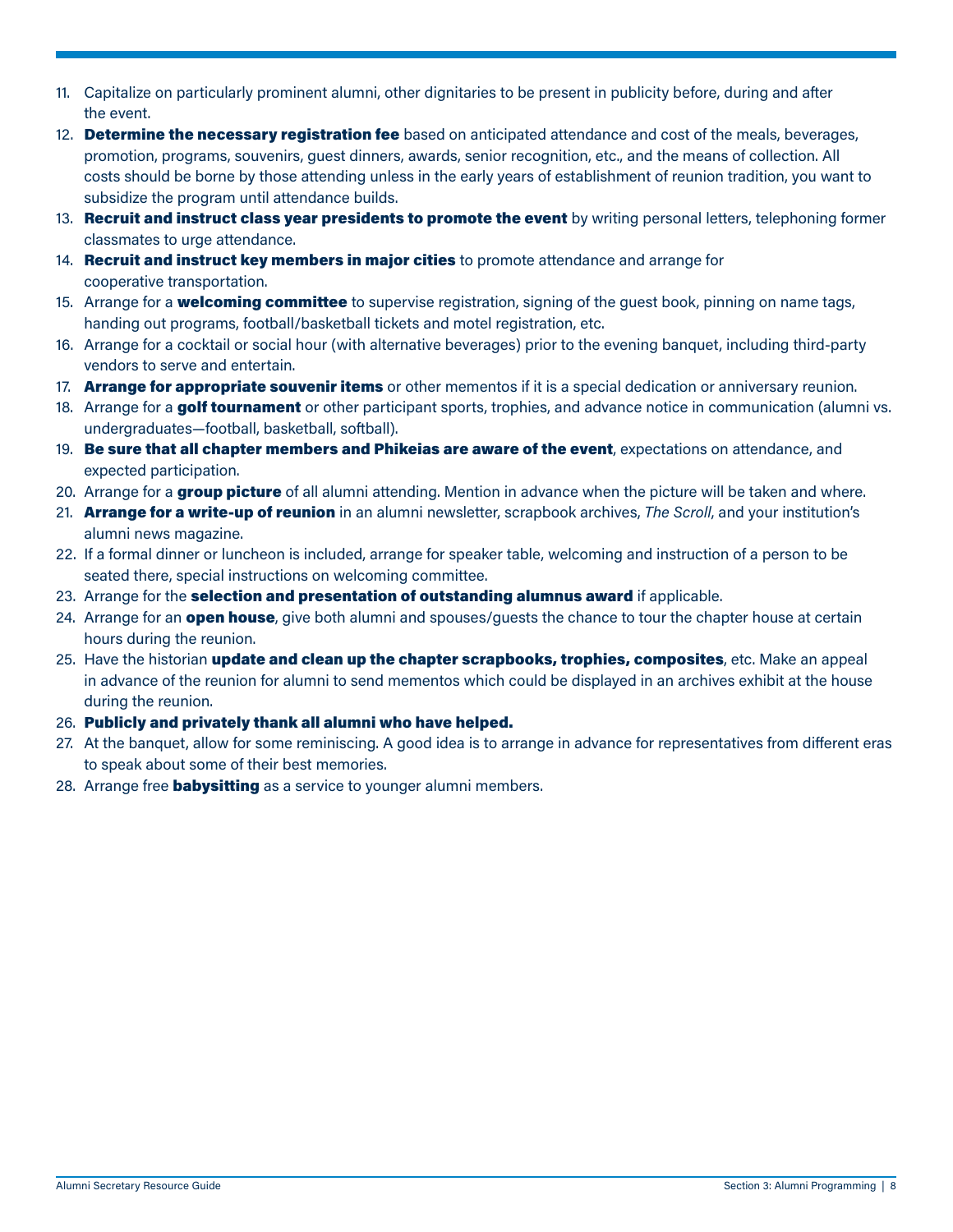## <span id="page-10-0"></span>HOMECOMING

Some undergraduates only look at float building and food collections as homecoming and forget all about their alumni members. Too often undergraduates mysteriously disappear when alumni walk through the door. Remember that alumni do not always feel comfortable walking into a house where nobody looks familiar. The changes can sometimes be dramatic (in some cases, it may not even be the same house). It is just like rush—they're looking for acceptance. It's your home now, but it probably wouldn't be there if it wasn't for people like them. Make them feel at ease; put up with their stories about the "good old days" and be genuine. If they can leave feeling special, you've done your job and probably helped to build future attendance at the next sponsored function. If they leave with glowing reports, you can bet they'll mention it to the brother who didn't make it. It's their weekend . . . make it a memorable one!

#### Tips for a successful alumni homecoming event:

- 1. Operate a **registration and information desk** inside the front door of the chapter house throughout homecoming weekend. Appoint specific chapter members to be responsible for keeping the desk adequately staffed with a minimum of two men present at all times. This will provide a source for schedules, locations, check-ins, name tags, etc. This will also forestall any new arrivals from feeling neglected or unwanted in rooms full of people who may be strangers.
- 2. Ask each guest to register upon arrival. Among the several reasons for doing this:
	- Your chapter will be provided with a record of who attended as guests.
	- You will accumulate a list of alumni registrants whose names should be published in the next edition of the chapter alumni publication.
	- You will have record of who's back on campus, which many alumni will want to check to spot familiar names.
- 3. Assign members specific hours to be on hand in the parking lot. They can direct traffic, expedite entrance or exit from the lot, and provide a hospitable touch by introducing themselves to all arriving guests.
- 4. Charge a nominal cost for luncheons and dinners served to guests. No alumnus should object to a recovery of costs charge. The charge for the food can be gracefully handled by the sale of meal tickets at the registration desk. Ask each registrant if he and his guests would like luncheon or dinner tickets. Consider posting a neat, temporary sign at the start of the serving line, which reads, Get Tickets for Luncheon and Dinner at Registration Desk.
- 5. Do not offset the high costs of entertaining many weekend guests by "passing the hat." Despite possible generosity of some members in connection with the "charity pitch" of the passed hat, this maneuver will rarely yield as much income as the sale of tickets for meals.

## ALUMNI EVENT COMMITTEES

#### Homecoming, Reunions, Anniversaries, and Founders Day

You should put together a committee composed of both alumni and undergraduates to work on the organization and planning of the event. Having alumni involved will provide:

- Ideas on what alumni would like to see included.
- Help in promoting the event.
- Access to resources that you (the undergraduate) might not be able to attain (favors, printing firms, etc.)

You might also consider having an influential alumnus serve as grand chair or honorary chair, as their name will attract others to attend.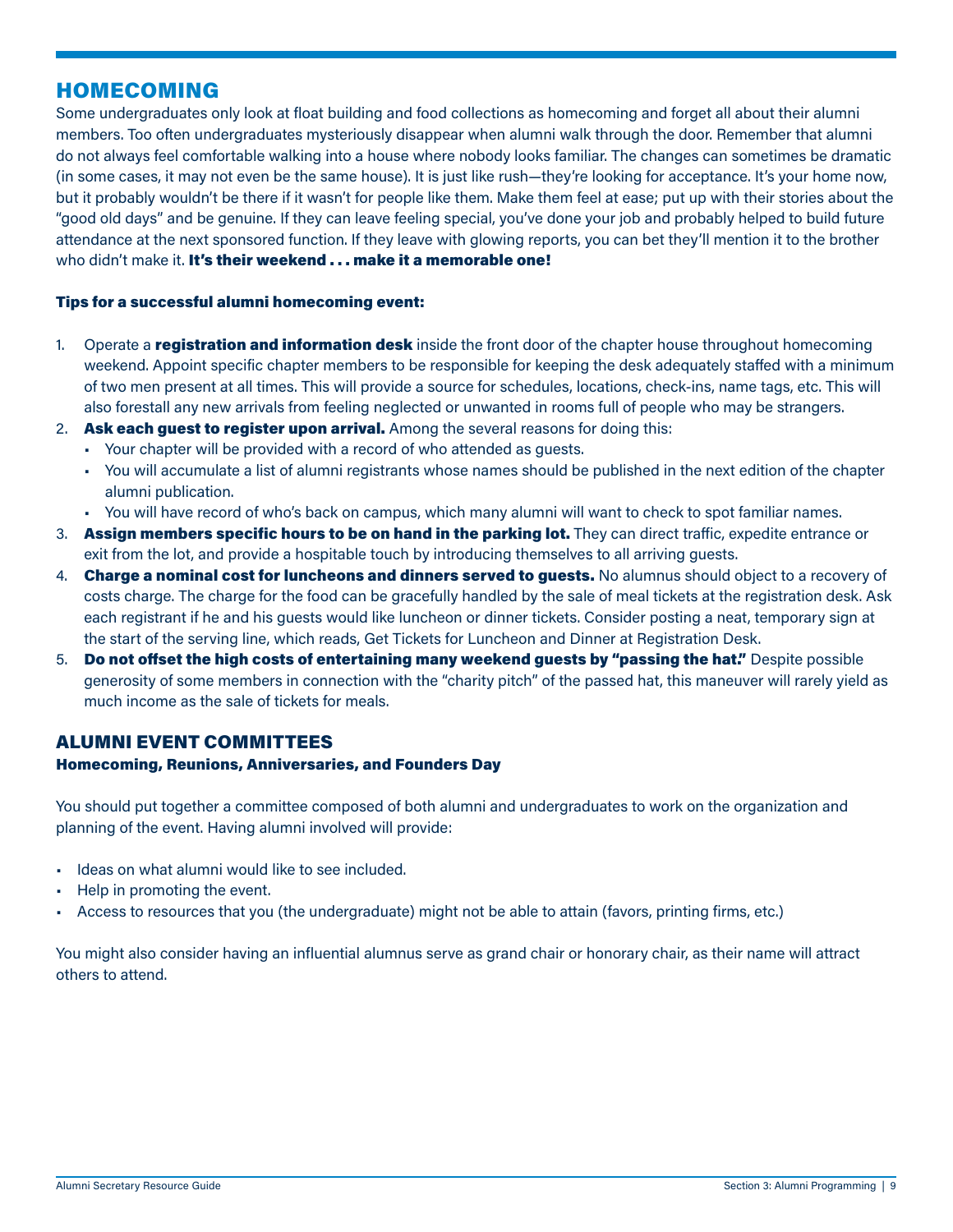## <span id="page-11-0"></span>REUNIONS

Plan a full weekend of activities for a reunion. Consider coordinating reunions for your chapter with those planned by the university/college. You might be able to work with the director of alumni relations at your school to see if you can have the fraternity with the most returning alumni. Remember the reason for having a reunion and plan events accordingly. Homecoming is usually a big draw for younger alumni although older alumni do attend. Another good time to have reunions is to coordinate it with commencement. If commencement is on Sunday, have reunion events on Friday and Saturday. Focus your attention on the *five-year reunions* (fifth, tenth, twenty-fifth, fiftieth, etc.).

- Alumni-undergraduate golf/tennis tournament
- Complete house and campus tours
- Historical slide show
- Founders Processional ceremony
- Initiation ceremony
- **Banquet**
- Time to meet school officials
- Awards and recognition (*Golden, Silver Legion awards, etc.*)
- Founders ceremony
- Memorial ceremony (if appropriate)

## FOUNDERS DAY

Robert Morrison's birthday, March 15, was established in 1910 as Founders Day. Many alumni clubs and chapters meet on this date to honor the Founding Fathers and celebrate the occasion with all chapter members, alumni, and friends. Obviously it is not always possible to hold large Founders Day events on March 15 every year, but all chapters should hold a special activity on that day. For the Founders Day event, focus around the Founding Fathers of Phi Delta Theta, the founding of your particular chapter, and celebrating our membership in Phi Delta Theta. The Founding Ceremony is a moving non-esoteric (non-secret or open) ceremony that highlights the celebration and is appropriate for both members and guests. Usually semi-formal or formal banquets are held and complemented by awards for alumni and undergraduates, speeches, and state-of-the-chapter address. Silver Legion and Golden Legion ceremonies are also held during Founders Day celebrations.

## ANNIVERSARIES

A chapter anniversary could be described as somewhat of a Founders Day and reunion combined all into one. Anniversary celebrations are usually held to commemorate the founding of a chapter. Thus these events depend on the year and interest; a one-hundredth anniversary will probably be more appealing than a seventy-third. As with the previous alumni events, take the reason for gathering to heart and plan appropriate events to commemorate them. Sometimes anniversaries can be celebrated at homecoming or a Founders Day. Do not, however, just throw in the anniversary aspect of these events. If you do combine an anniversary with homecoming or Founders Day make extra plans and preparations to do the event justice.

## OTHER POTENTIAL ALUMNI EVENTS

## CHAPTER DINNERS

Chapters should try to hold dinners at least once a month with alumni, their families, and guests invited to attend. The dinner should be held at the chapter house permitting; otherwise, it should be held at some centrally-located restaurant where the price of food and service is nominal. At these dinners, alumni should be special guests and treated as such; be sure to introduce and welcome them. Arrange to have an alumnus or other guest give a brief speech. Consider giving faculty an open invitation to attend these functions as well. Always have the dinners at the same time, making sure that it doesn't start too early or end too late. A wise plan is to hold it on the first Wednesday (or other convenient weekday) of each month. With a regular monthly schedule, invitations are a good formality, but attending the dinner can become a routine for the alumnus and other guests. Coordinating these dinners with the alumni club, house corporation, or chapter advisory board is another excellent idea.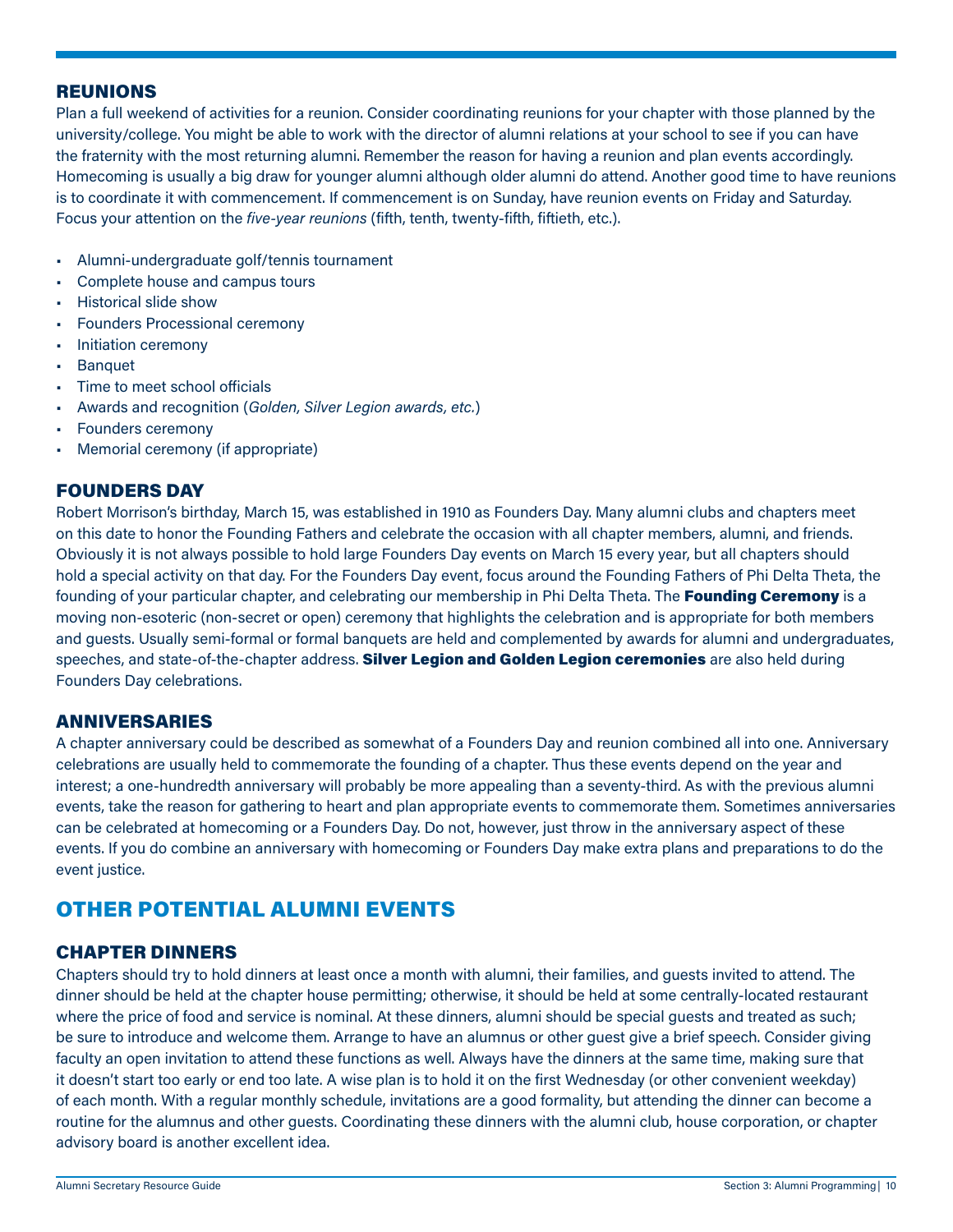## <span id="page-12-0"></span>INITIATION AND PHIKEIA INDUCTION

Invite alumni to attend the ceremonies, especially those Phis that live in the local area. Send formal invitation cards far enough in advance (six to eight weeks) so alumni can make plans to attend. Ask some to take an active role in the services. Also remember to invite relatives of those members to be inducted or initiated. Send letters to appropriate alumni clubs announcing these events and local interests.

## GOLF TOURNAMENTS

Annual golf or tennis tournaments have become traditional events for many alumni programs. Preceding homecoming or Founders Day luncheons or banquets, they can provide a full day of activities for alumni and their wives. Be sure that all arrangements have been made with the golf course, country club, or university for use of their facilities. Discounts might possibly be arranged for groups or by assisting with officiating or helping to facilitate another tournament. Arrange for babysitting or activities for your alumni's young children or activities for those who choose not to participate in the tournament. Awards for winners are strongly encouraged or possibly care-packages for all participants.

## DIAMOND, GOLDEN AND, SILVER LEGIONS

Members who have been Phis for twenty-five years are inducted into the Silver Legion, and those who have been Phis for fifity years are honored in the Golden Legion. Ceremonies inducting these alumni into the Legions are usually performed at Founders Day celebrations. Each Legionnaire is given a pin acknowledging his years of devotion to the Fraternity. Every five years after becoming a Golden Legionnaire, members are honored as Palladians. Palladians receive a charm inscribed with years since initiation, fifty-five, sixty-sixty-five, or seventy. Members who have been Phis for seventy-five or more years are Diamond Legionnaires.

### ALUMNI INDUCTION CEREMONY

To commemorate his transition from the undergraduate member to alumni status, a brother can be officially inducted as an alumnus. Most chapters perform this ceremony shortly before graduation with a semi-formal dinner and address by the new alumni members. Upon graduation, draft a letter to both the alumni club of where the member used to live and where he is moving to begin his career.

## FURTHER ALUMNI PROGRAM DETAILS TO CONSIDER

### ALUMNI AWARDS

Please refer to the *Award Chairman's Manual* for more information of these awards: Diamond, Golden, and Silver Legions, Raymond L. Gardner Alumnus of the Year Award, Distinguished Alumnus Award, Robert Hoysgaard Alumni Club Achievement Award, and the Sam Stone Chapter Advisory Board Chairman of the Year Award.

### APPROPRIATE DRESS

As you probably already know, many older alumni have a professional attitude when it comes to the dress and manners of modern college men. Often preferring to wear baseball caps and sandals, most undergraduates can be met with some harsh words from their alumni. Take this into consideration when discussing the events at chapter meetings. Ask the chapter to make an effort to dress with these thoughts in mind. Remind the members that a networking opportunity with an alumnus could be lost based on the way they present themselves. *A well-dressed chapter membership is just as important as a clean chapter house.* Coat and tie are always recommended for special events.

If the chapter decides not to make the event coat and tie, **business casual** should be the rule. Dressing in this manner would include khaki pants and a dress shirt, polo or golf shirt (knit shirt with collar).

#### BANQUET PROGRAMS

For banquets and other dinners, always have a neatly printed program for your guest to read and follow. They can be professionally printed on cards or simply printed on paper and folded. Nonetheless, small details like this make a big impression. Below you will find two types of model banquets and a sample weekend agenda for a reunion.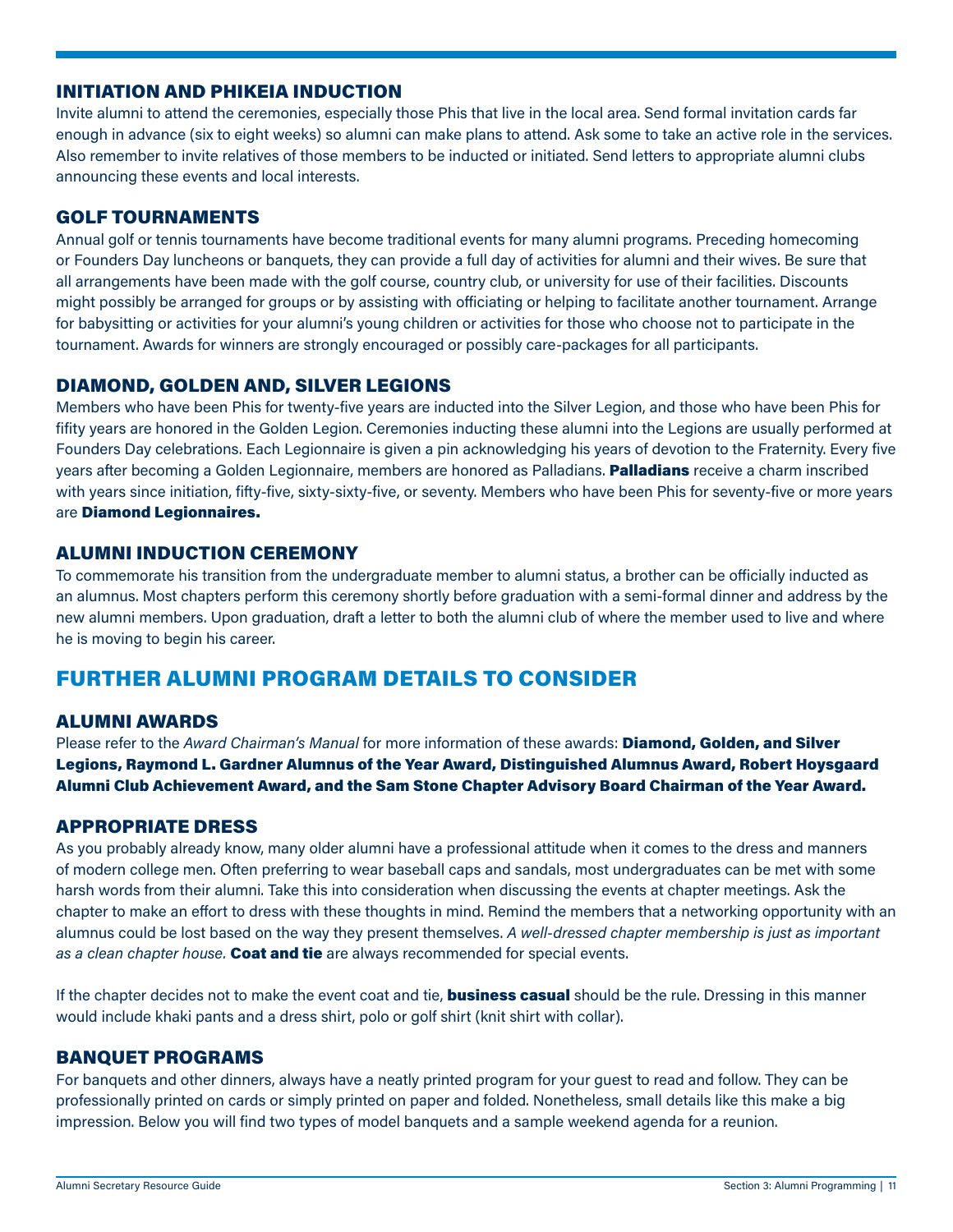## <span id="page-13-0"></span>SECTION 4: THE ALUMNI NEWSLETTER

If your chapter does not have an alumni newsletter, get one started. Alumni news is the best and most common form of regular communication between the chapter and the alumni. Since newsletters entail a significant outlay of capital, time, and energy, it would be wise to get the most out of them. The following factors should be considered when planning an alumni newsletter.

## TIMING AND FREQUENCY

Without a regular newsletter, your alumni will lose touch and lose interest in Phi Delta Theta. It has been suggested that an alumni newsletter be published at least two times a year, but ideally three publications would be more appropriate. Visit [phideltatheta.org/members/alumni-newsletters-fundraising/](https://www.phideltatheta.org/members/alumni-newsletters-fundraising/) to get started.

## MODEL SCHEDULE FOR THREE NEWSLETTERS:

#### August:

Year-end wrap up; homecoming promotion, recruitment recommendation request, new graduate listing, awards received at General Convention or Kleberg Emerging Leaders Institute, new officers, etc.

#### November:

Homecoming highlights, fall recruitment results, promotion of winter/spring alumni function, etc.

#### May:

Alumni function highlights, spring recruitment results, Greek Week, Greek awards, Convention/Kleberg.

## FINANCING THE NEWSLETTER

Financing a newsletter is probably the largest obstacle stopping a chapter from achieving its desired goal in terms of the quality and frequency of distribution. In almost all cases where a chapter does not publish a newsletter, the reason given is lack of funding. This problem has become more serious in recent years with increasing costs of both postage and printing. True, it costs money, but it does not seem unreasonable to request that money be spent for important programs to help maintain a healthy relationship with the alumni members. A chapter can finance a newsletter in the following ways:

- Incorporate it as part of your chapter budget.
- Have your house corporation or alumni fund it.
- Pay for it through money raised in an alumni annual dues program.
- Looking into whether any of the alumni work for, or own, a printing company. *Many times they will do the newsletter for free as a gift-in-kind donation or at a reduced price.*
- A combination of the above.

Keep in mind that your budget will vary depending on the number being mailed, use of pictures and color printing costs, etc.

## NEWSLETTER CONTENT

- 1. **News** and notes about alumni
- 2. Alumni **function promotion** (should be announced at least two months in advance in order to be sure the news reaches the alumnus/alumni prior to the event)
- 3. Alumni **function report** (follow-up article after the function)
- 4. Lost members list
- 5. Marriages, children, etc.
- 6. Recruitment recommendation form
- 7. Adviser column
- 8. Feature varsity and intramural athletes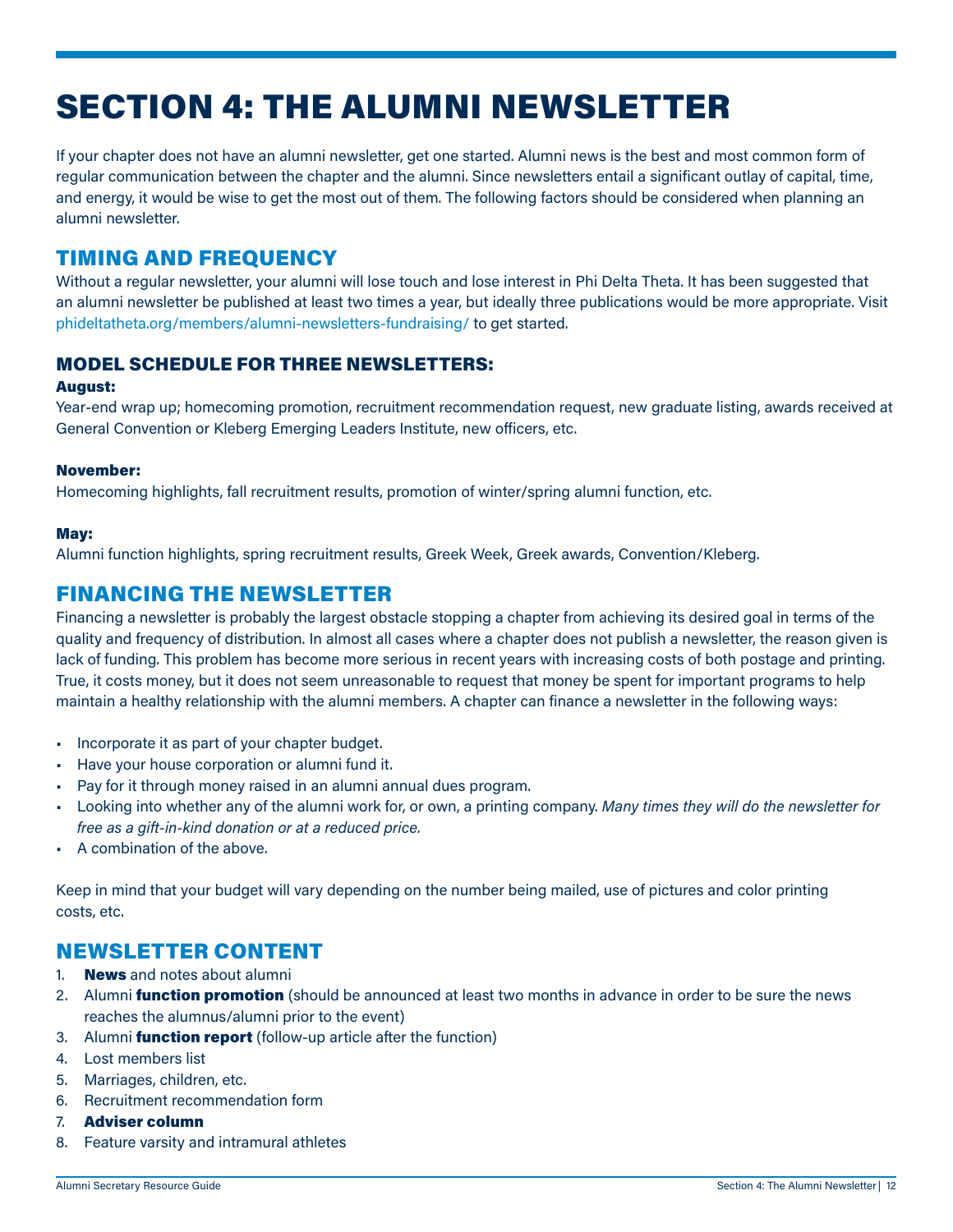- <span id="page-14-0"></span>9. Feature campus, student government and IFC leaders from the chapter
- 10. Highlight Fraternity conferences such as General Convention
- 11. Feature **alumni faculty** members
- 12. Feature a legacy and his relative in the chapter
- 13. Feature alumni from certain class years (especially around reunions)
- 14. Feature activities like Greek Week and philanthropies
- 15. Review your institution's alumni magazine to get an idea on the types of articles being written to the general alumni
- 16. President's letter directed to alumni
- 17. Pictures, pictures, pictures, and **more pictures**
- 18. List of chapter and alumni officers
- 19. **Scholarship success** or steps taken to improve it
- 20. Social and traditional fraternity or college events
- 21. The Chapter Grand (list Phis who have passed away—this information is available from the General Headquarters or college alumni office)

## PRODUCTION OF THE NEWSLETTER

Quality attracts quality. A well-designed, attractive looking newsletter shows that the chapter cares enough to spend time and money to appropriately inform their alumni. It will pay off in the long run in the form of increased alumni interest, participation, dollars, and reputation. Key elements to consider during production: typesetting, photographs, design, paper, and printing.

### Typesetting

- 1. Select format: two, three, or four columns
- 2. Select type sizes and styles. Suggest that the person in charge of production find a newsletter sample they like and take that to the printer as a format to follow.
- 3. Proof copy carefully. Eliminate misspelled words and names, and be especially careful with grammar and punctuation.
- 4. Remember–your printer has done newsletters before so don't be afraid to ask for assistance. The printer can suggest type styles, sizes, layout and design tips, what paper to use, and other useful information.

### Photographs

Good photographs add visual excitement and appeal to a newsletter. Photos should be black and white for best reproduction, although color photos with good contrast will work. Do not use photos that are in poor quality and taste or emphasize alcohol.

### Design

Most chapters can find access to computer programs like Microsoft Word or other versions of word processing and page layout programs to design the newsletter themselves. Recent versions of word processing programs even have a newsletter wizard that can help you layout your publication. Try to get someone in the chapter to do the layout. You can save money and time by doing it in-house. However, many printers cannot render a Word file during printing so check with your printer before starting the layout process. Adobe InDesign is the most versatile and productive program for those with experience using them. Here are some design and content issues to be aware of:

- 1. The **name plate** is the name of newsletter that appears at the top of the front page.
- 2. Illustrations or photographs.
- 3. Headlines. Be consistent; use a size anywhere from twenty-four to forty-eight points. Your articles should be either ten or twelve points. Do not include too many different fonts on the same page that the information becomes obscured or confusing.
- 4. **Captions.** Identify all individuals in the photograph and what they are doing. Try not to state the obvious and give the reader some information that is not apparent in the picture. Large group photos do not always require full lists.
- 5. Masthead. This contains information on the writers, editors, return address, mailing information, etc., usually appearing on the second page.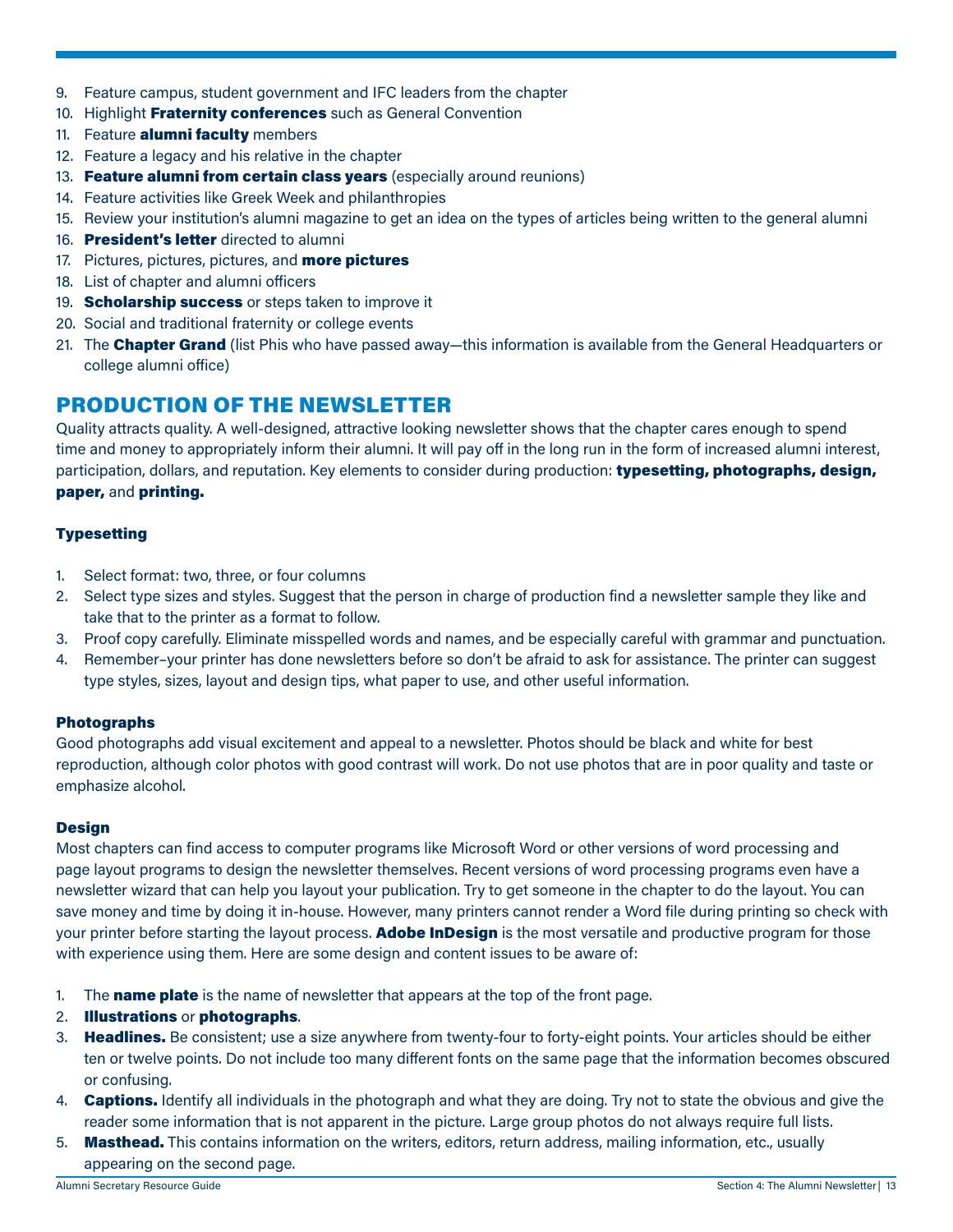- <span id="page-15-0"></span>6. Paper. Try to use sixty or seventy pound offset paper—white stock is suggested if you are using photographs.
- 7. Mailing procedures. If you have a *permit number* from the post office you can include it on the newsletter. Be sure to leave space on the back page for this or postage and a mailing label.
- 8. Read USPS marketing mail mailing procedures carefully—if you need assistance contact your alumni office, the General Headquarters, or your local post office.

## THE SUCCESSFUL ALUMNI NEWSLETTER CONTAINS:

- 1. Information about alumni activities and a strong invitation for them to attend. Homecoming, golf days, alumni stags, picnics are given top 'priority' space. Maps, easy to follow, usually accompany such articles.
- 2. Information, and pictures, on the previous alumni activity. This is given top priority. A capsule rundown of the event and the names of all alumni who attended makes for an article which is of interest to alumni.
- 3. A precise, capsule form status report of the chapter. This is incorporated in the "Message from the Chapter President." It should contain the essentials: number of men, number of Phikeias, finances, recruitment projections, major activities, and major accomplishments.
- 4. Information and pictures of alumni, their whereabouts, promotions, awards, etc. *If this area is not included, scrap the whole project.* Nothing is of more interest to more alumni.
- 5. Information from General Headquarters which is pertinent to them, as alumni. Alumni trips, dinners, General Convention dates and site, etc. are but a few examples.
- 6. A complete listing of alumni who made financial contributions. This device encourages future donations, and pleases those who participate.
- 7. Information about the college or university which is of interest. The new football stadium, an alumni association trip to Europe, the addition of a nursing school are a few examples.
- 8. A professional 'touch' in layout, design, and printing.
- 9. 80 to 90 percent of the available space devoted to alumni-oriented materials. *A well-done alumni newsletter is vital for a successful program.* It revives and captures the interest of those who have graduated from your chapter. It is what you make it to be—a chapter gossip sheet, or the bridge which transcends the years, the men, and the communication gap.

## DISTRIBUTION

### USPS Marketing Mail

What follows is an abbreviated description of USPS marketing mail procedures. To learn more, visit https://phide.lt/3hPZ8gc.

- 1. Description: Special postage rates are available for nonprofit organizations which include fraternities and sororities. Groups must go to the post office to fill out the required paperwork to receive authorization to mail in this manner.
- 2. Minimum Qualifications: Each bulk mailing must consist of a minimum of two-hundred pieces or fifty pounds. All pieces in the mailing must belong to the same processing category. For example, all letters, all flats, etc.
- 3. **Rates:** Check with your post office for the current rates.
- 4. **Deposit:** Bulk mail may not be dropped into collection boxes or left on a post office receiving dock. It must be deposited during operating hours at a bulk mail acceptance unit at the post office where your permit is held.
- 5. Payment: There are three methods of postage payment for your bulk mailing.
	- Stamp
	- Permit imprint
	- Postage meter
- 6. Permit imprint is the most popular method. In the upper right hand corner of the mailing piece (where stamps are normally affixed) there is, instead, a box with the words "Bulk Rate" or "nonprofit organization" and "U.S. Postage Paid." This permit imprint must also include the name of the city and state where the permit is held, and the permit number. *There is a one-time, nonrefundable fee paid to the post office at the time you apply for a permit number that is to be included in the imprint.*
- 7. Labeling: You must order your labels in zip code sequence to do a bulk rate mailing. As pieces are labeled you must keep them in zip code sequence so that sorting can be done easily.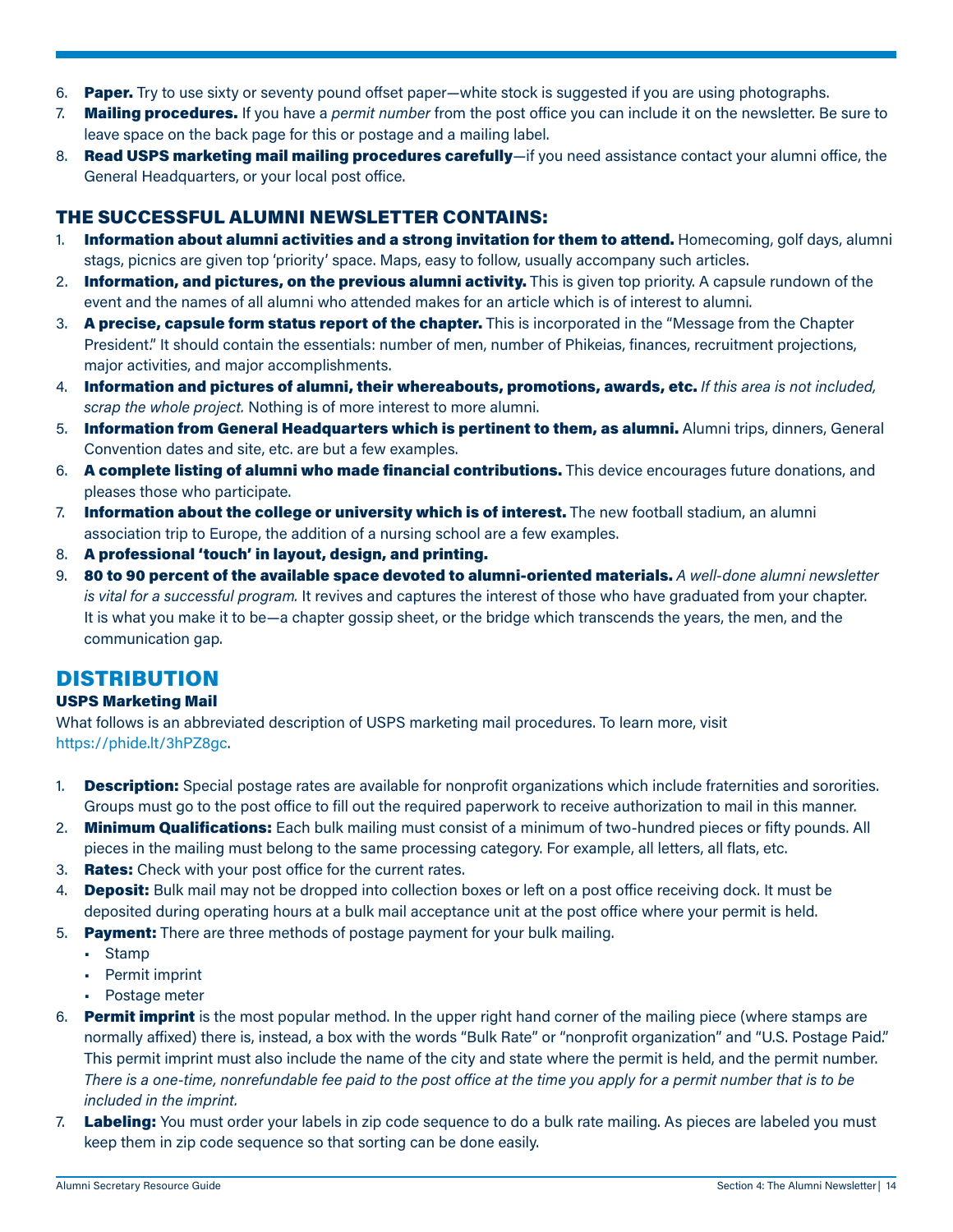- <span id="page-16-0"></span>8. Packaging: A package is a group of mail pieces secured together as a single unit.
	- Face all addresses in the same direction.
	- Secure packages with rubber bands. One rubber band around the girth for packages up to one inch in thickness. Two rubber bands (one around the length/one around the girth) for packages one to four inches. Always band lengthwise first then around the girth.
	- Package size should be no more than a comfortable handful (i.e. four inches)
- 9. **Sorting:** Follow these steps in the order given.
	- When there are ten more pieces to the same five-digit zip code they must be banded into packages. Place a red "D" sticker below and to the left of the address label on the top piece in each package. Then proceed to the next step.
	- When there are ten or more pieces to the same first three digits of the zip code they must be banded into packages. Place a green "3" sticker below and to the left of the address label on the top piece in each package. Then proceed to the next step.
	- When there are ten or more pieces to the same state they must be banded into packages. Place an orange "S" sticker below and to the left of the address label on the top piece of each package. Then proceed to the next step.
	- At this time, if you have several states remaining, with less than ten pieces for any one state, package the pieces for the different states together. Mixed states packages must contain mail for at least two states. Place a red "MS" sticker below and to the left of the address label.
- 10. Sacking: Once the sorting has been completed; you must place the packages in mailing sacks (available from the post office).
	- If you have 125 pieces (or fifteen or more pounds) packaged to the same five-digit zip code you must sack them together.
	- If you have 125 or more pieces (or fifteen or more pounds) packaged to the same first three-digits they go in the same sack.
	- If you have 125 or more pieces (or fifteen or more pounds) packaged to the same state they go in the same sack.
	- If you have fewer than 125 pieces (and fewer than fifteen pounds) per state, place the packages in a sack labeled "mixed states."

## EMAIL AND YOUR CHAPTER WEBSITE

Through the use of email and chapter websites, we can more effectively and frequently distribute and receive information.

#### Email Addresses

Start keeping track of the email addresses of your alumni. Ask for them in your newsletter and chapter homepage. Communicating by these means is fast and often free to students at most universities and colleges. Be sure that when you do receive a message from an alumnus that you reply immediately. Even if you can't answer all his questions, let him know that you received his note and someone is working on the question. Consider establishing a distribution list or listserv. Contact your alumni office at school; they might help you set up a listserv for your alumni.

#### Chapter Website

You can use your website much like a chapter newsletter. Be sure to have a section for alumni. It is important that the information on the website be accurate and updated often. Get your alumni in the habit of looking at the web pages. Be aware that anyone can access your website. Only include information that has a legitimate use, personal information on alumni should be closely guarded. You can create a free, customizable website though myPhiDelt, https://portal.phideltatheta.org.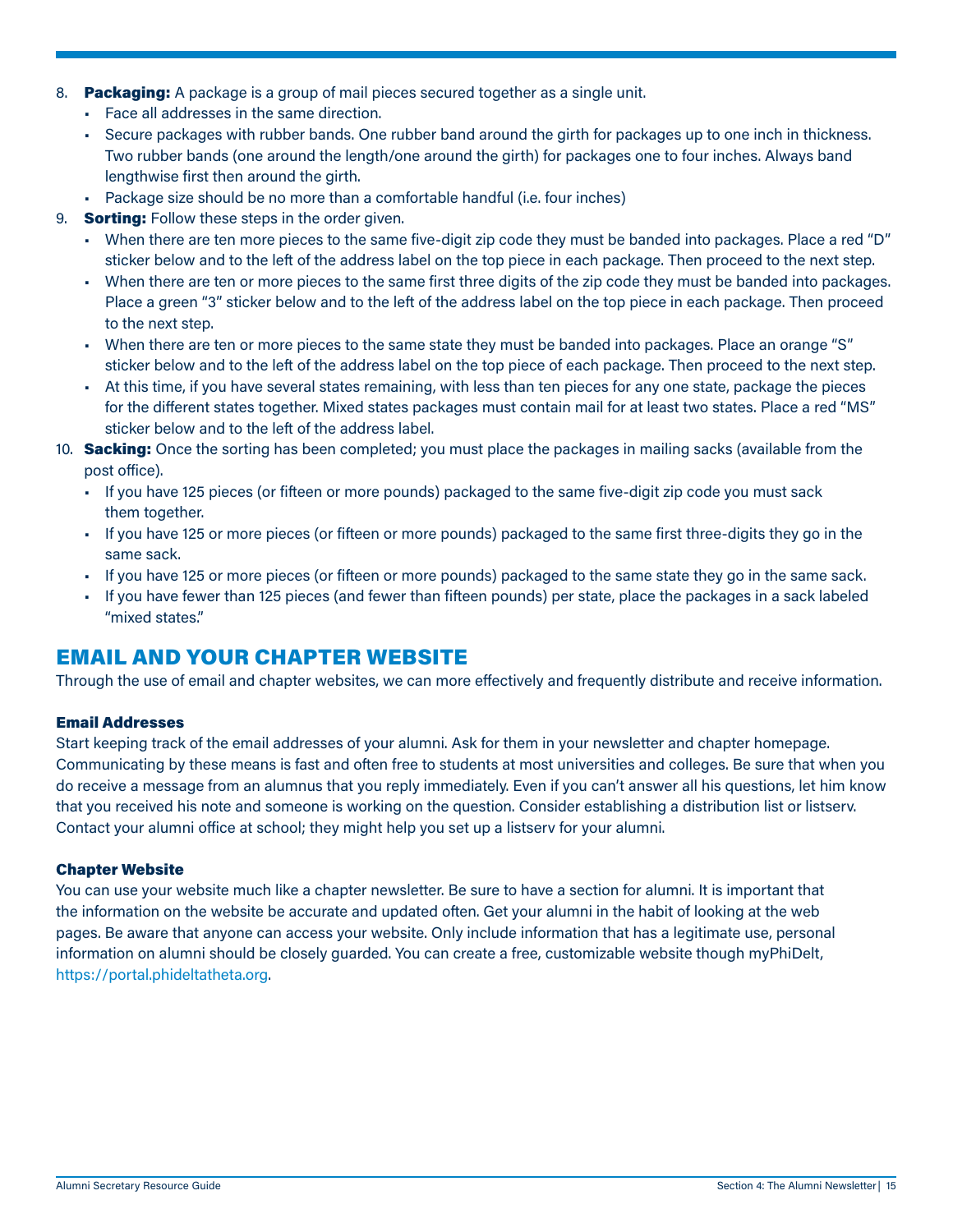## <span id="page-17-0"></span>SECTION 5: FUNDRAISING CAMPAIGNS

## ORGANIZING A SUCCESSFUL FUNDRAISING CAMPAIGN

As a general rule, undergraduates should not solicit contributions from alumni. Most undergraduate officers remain in office for six to twelve months. The officers have usually changed before the solicitation program has had a chance to become fully operational.

An alumnus is normally far more apt to contribute if he is solicited by other alumni. Therefore, any plans to solicit an alumnus should be carefully coordinated with the chapter advisory board chairman, house corporation, or alumni board.

An alumnus must be given sufficient reason to donate. The Fraternity is just one of many organizations soliciting money from the alumnus, so a plan should be devised utilizing the powerful effect Phi Delta Theta has had on him.

Do not "over solicit" an alumnus. Not only will this turn him off, but it will keep him from coming around the chapter house. By the same token, do not let it appear that the only time the alumnus is contacted is when the chapter wants a list of those who have already donated for the year.

- 1. An alumnus is not going to give unless he is getting something in return. Before you start asking for money, decide what you are going to give or what you have already given the alumnus. Some things that might fall into this category include:
	- A handwritten thank you for any attendance, support, and/or contributions.
	- A neat and well presented newsletter with news pertinent to all alumni.
	- A well-planned Founder's Day celebration.
	- Recognition for a certain number of years in the Fraternity such as the Golden or Silver Legion ceremonies.
	- Responses to all recruitment recommendations.
	- Small gifts such as a plaque, certificate, or Fraternity lapel pin, as an additional thank you for contribution.
	- Politeness and courtesy when alumni visit the chapter house.
	- Recognition in the newsletter for contributions to the Fraternity.
	- A genuine appreciation by the brothers of any and all gifts of time, interest, and money.
	- Most of all, a chapter of Phi Delta Theta that any alumnus can be proud of.
- 2. Newsletter contribution coupon: Include a tear-off form in the newsletter outlining the costs of the newsletter which asks for alumni help to meet these costs.
- 3. Alumni directory: Compile and mail an alphabetical and Bond number listing to all alumni of your chapter. This would be accompanied by a solicitation letter.
- 4. Service directory of local alumni: Contact all local alumni and ask to advertise their business in a directory that would be sent free to all Phis in the area. There would be a charge for the ads.
- 5. Phi Delta Theta stock program: Sell shares for the future of Phi Delta Theta to alumni. The shares are sold for \$25 and, for his donation, an alumnus would receive a stock certificate. For dividends, he would receive a free invitation to the Founders Day Dinner and the knowledge that he has been instrumental in insuring the future stability of his chapter.
- 6. Direct solicitations: Often this is more effective when it is run through the house corporation. Sometimes the best approach is the direct one. Call, write, or visit the alumni and tell them about the chapter's need for money. Be sure to tell them exactly what it is for.

Once you have decided on a plan, stick with it. Nothing can set a solicitation program back more than failure to follow through on promises. Also, do not run drives simultaneously; they will cancel out each other's effectiveness, as well as give an appearance of an unorganized chapter to the alumnus. The vast majority of chapters and house corporations are not established in such a manner as to allow for the tax-deductible gift from their alumni. In accordance with current Internal Revenue Service regulations, any solicitation which does not meet the criteria for tax deductible gifts are not deductible as charitable contributions for federal income tax purposes.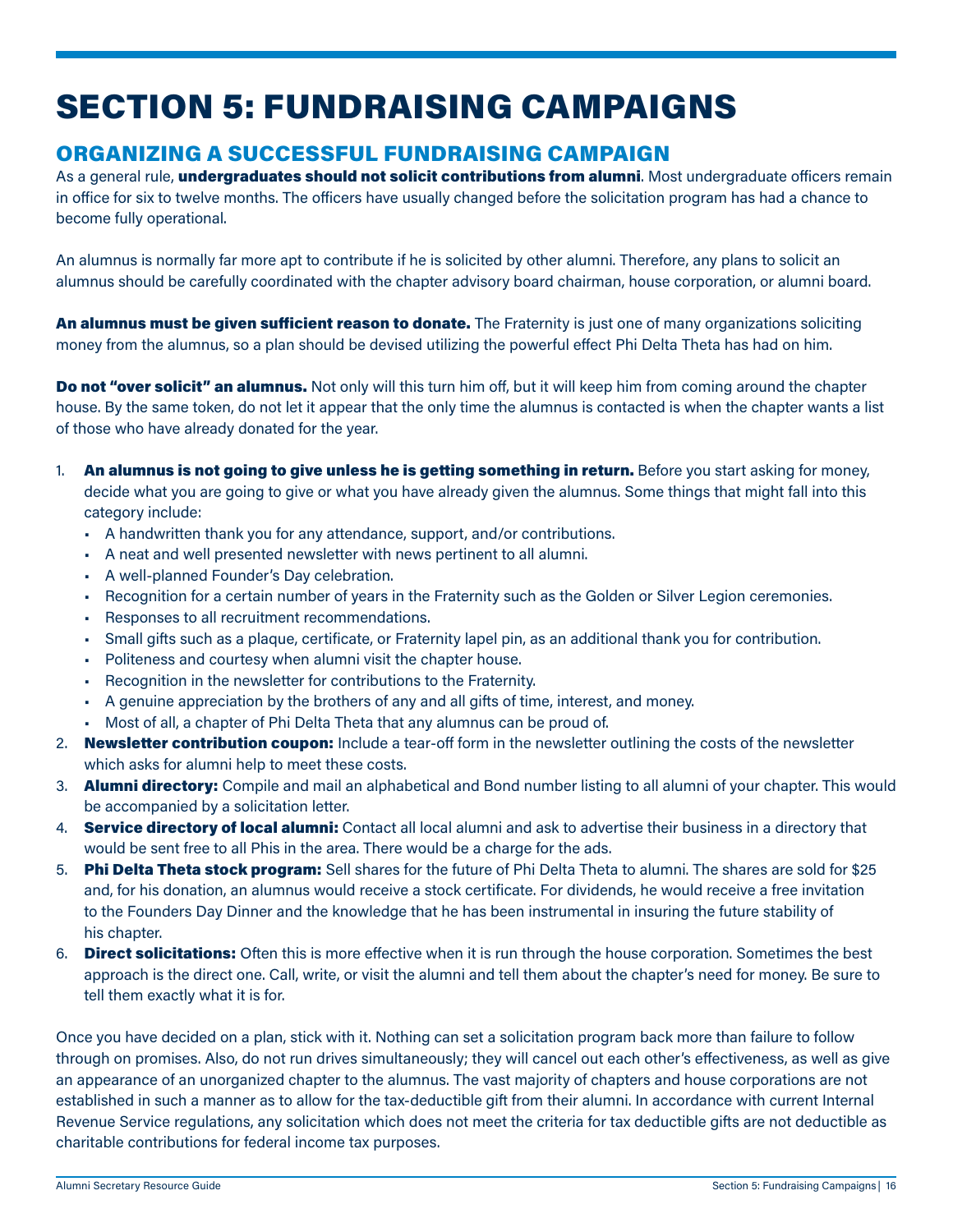It is a good idea to place all donations in an "Alumni Account." This account is managed by a group of trustees, usually the CAB chairman, an interested alumnus, and chapter president. All alumni contributions are placed into this account unless otherwise specified. The trustees make decisions on allocations of the funds and alumnus can see proper management of his contributions.